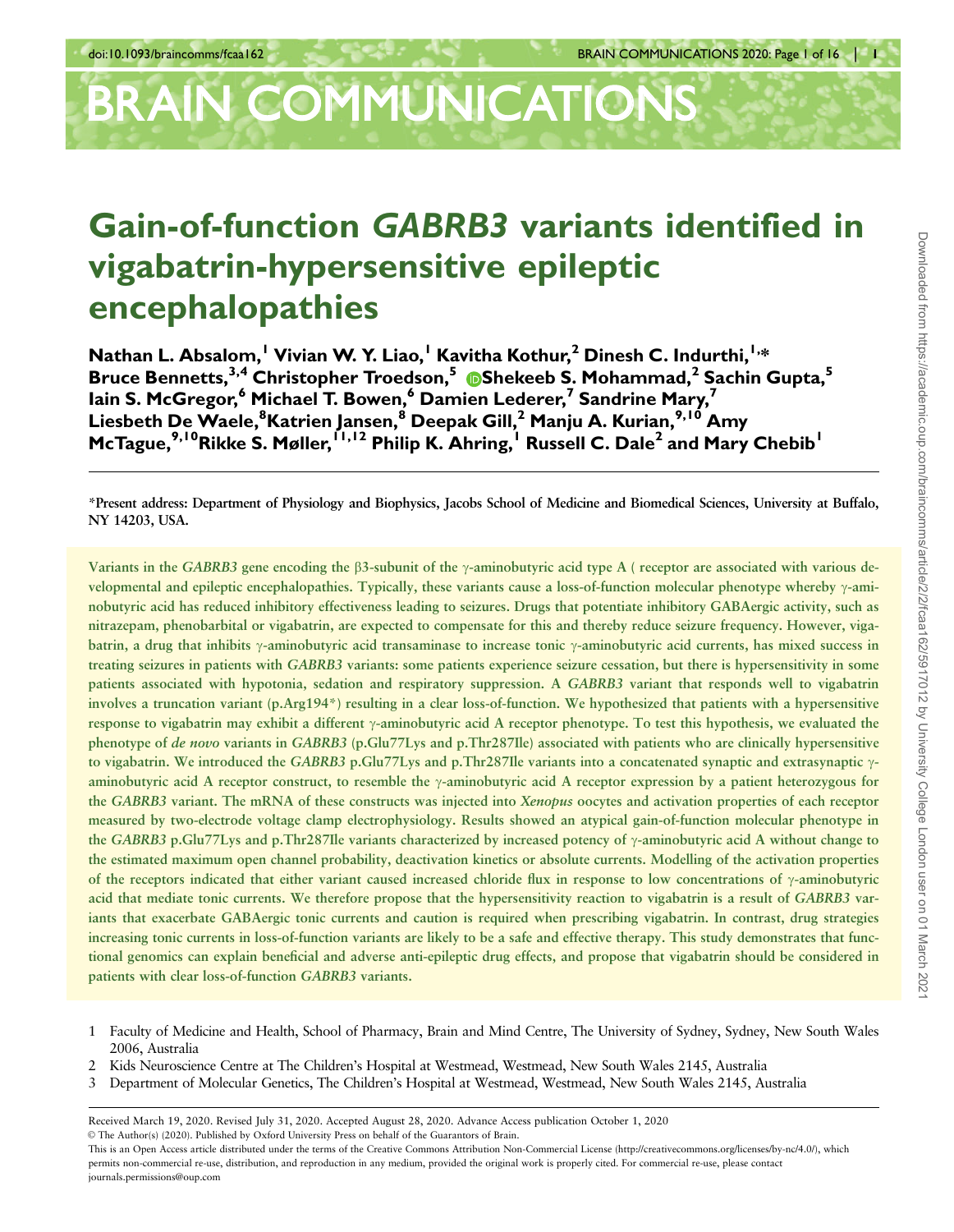#### 2 | BRAIN COMMUNICATIONS 2020: Page 2 of 16 New York Communication of the Communication of the Communication of the Communication of the Communication of the Communication of the Communication of the Communication of the C

- 4 Discipline of Paediatrics and Adolescent Health, The Children's Hospital at Westmead Clinical School, The University of Sydney, 2145, Australia
- 5 T.Y. Nelson Department of Neurology and Neurosurgery, The Children's Hospital at Westmead, Westmead, New South Wales 2145, Australia
- 6 Faculty of Science, Lambert Initiative for Cannabinoid Therapeutics, Brain and Mind Centre, The University of Sydney, Sydney, New South Wales 2006, Australia
- 7 Institute of Pathology and Genetics, Center for Human Genetics, Gosselies 6041, Belgium
- 8 Department of Development and Regeneration, KULeuven, Leuven 3000, Belgium
- 9 Molecular Neurosciences, UCL Great Ormond Street Institute of Child Health, London WC1E 6BT, UK
- 10 Department of Neurology, Great Ormond Street Hospital for Children, London WC1N 3JH, UK
- 11 Department of Epilepsy Genetics and Personalized Medicine, Danish Epilepsy Centre, Dianalund 4293, Denmark
- 12 Department of Regional Health Research, University of Southern Denmark, Odense 5230, Denmark

Correspondence to: Dr Nathan Absalom, PhD E-mail: nathan.absalom@sydney.edu.au

Correspondence may also be addressed to: Prof Mary Chebib, PhD. E-mail: mary.collins@sydney.edu.au

Keywords: developmental and epileptic encephalopathies; GABAA receptor; gain-of-function variants; vigabatrin; benzodiazepines Abbreviations: DEEs = developmental and epileptic encephalopathies; Est Po = estimated receptor open probability;GABA =  $\gamma$ aminobutyric acid:  $WT = wild$ -type.

#### Graphical Abstract



## Introduction

Developmental and epileptic encephalopathies (DEEs) are a group of severe childhood epilepsies often associated with co-morbidities including developmental delay (DD), intellectual disability, movement disorders and autistic features ([French, 2006\)](#page-14-0). Variants in the GABRB3 gene that code for  $\beta$ 3 y-aminobutyric acid type A (GABA<sub>A</sub>) receptor subunits are associated with DEE [\(Johannesen](#page-14-0) et al.[, 2016;](#page-14-0) [M](#page-15-0)øller et al.[, 2016](#page-15-0); [Absalom](#page-14-0) et al., 2019; [Hernandez](#page-14-0) et al., 2019; [Maljevic](#page-15-0) et al., 2019).

GABAA receptors are ligand-gated ion channels that regulate neurotransmission via the inhibitory neurotransmitter, GABA. Nineteen genes code for subunits that make up the various  $GABA_A$  receptor subtypes. These subunits mix and match to form distinct receptor

subtypes [\(Johannesen](#page-14-0) et al., 2016; Liao et al.[, 2019\)](#page-14-0) that express at different cellular and brain regions to regulate neurophysiological responses such as movement, learning and memory.

The  $\beta$ 3 subunit of the GABA<sub>A</sub> receptor is widely expressed across many regions of the brain ([Fritschy](#page-14-0) et al.[, 1992;](#page-14-0) [Persohn](#page-15-0) et al., 1992; [Wisden and Seeburg,](#page-15-0) [1992](#page-15-0); Pirker et al.[, 2000\)](#page-15-0) often combining with various  $\alpha$ subunits (such as  $\alpha$ 1) and  $\gamma$ 2 subunits to form pentameric synaptic GABA<sub>A</sub> receptors with a  $2\alpha:2\beta:\gamma$  stoichiometry [\(Fig. 1A](#page-2-0)). These receptors respond to high levels of synaptically released GABA to mediate a phasic response. In addition, the  $\beta$ 3 subunit is found at extrasynaptic sites, combining with either  $\alpha$ 5 or  $\delta$  subunits resulting in extrasynaptic receptors that respond to comparatively low levels of GABA to mediate a tonic GABAergic response.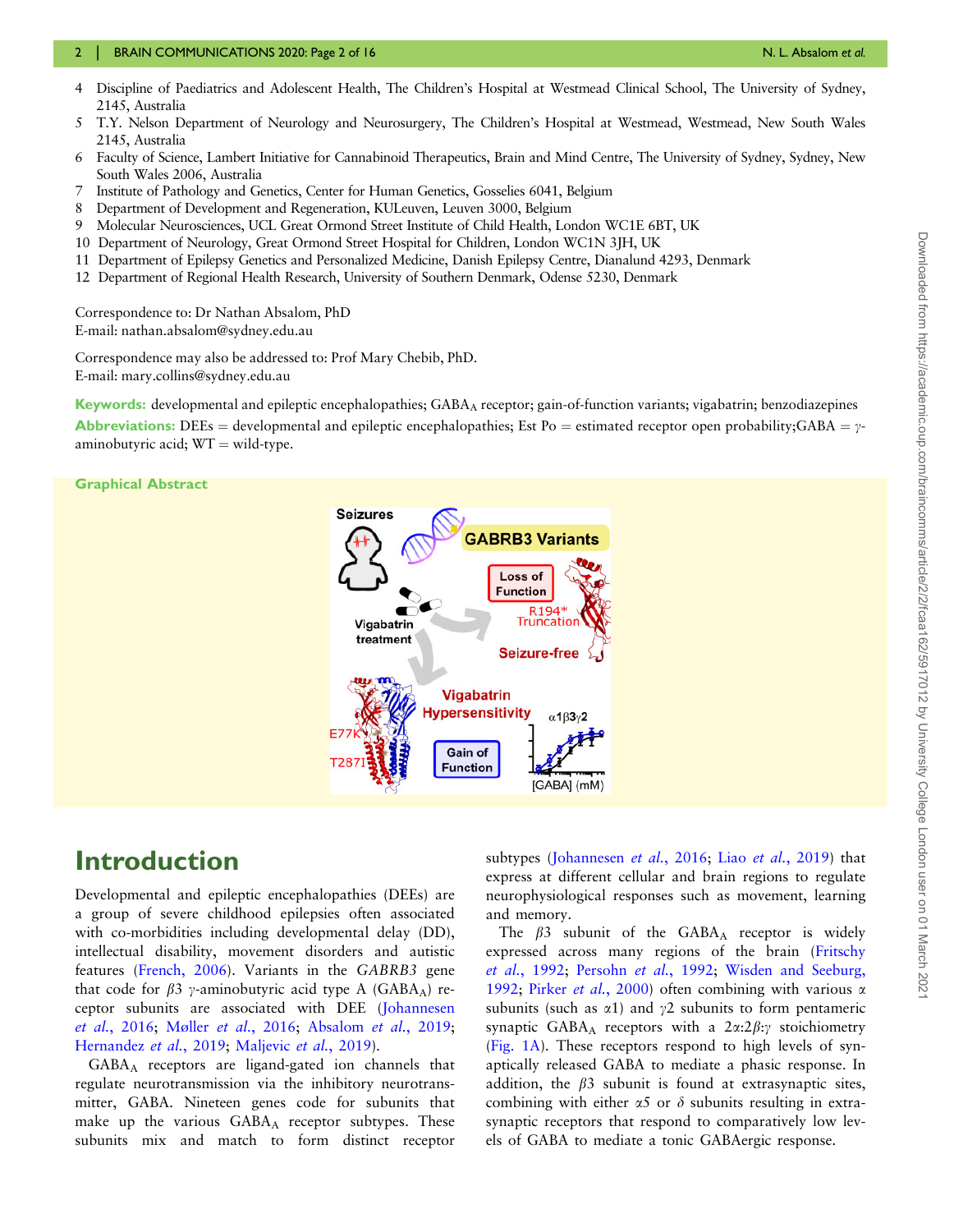<span id="page-2-0"></span>

Figure 1 Structural location of GABA<sub>A</sub> receptor variants. (A) Pentameric structure from the extracellular side of the membrane of the  $\alpha$ 1 $\beta$ 3 $\gamma$ 2 synaptic GABA<sub>A</sub> receptor ([Masiulis](#page-15-0) et al., 2019).  $\alpha$ 1 subunits are in blue,  $\beta$ 3 in red and  $\gamma$ 2 in green. (B) Schematic of a single  $\beta$ 3 GABA<sub>A</sub> receptor showing the location of the  $\beta 3^{E77}$ ,  $\beta 3^{R194}$  and  $\beta 3^{T287}$  residues (red) in the extracellular and the four transmembrane domains M1–M4 (black). (C) Also shown is the structure of the interface between  $\beta$ 3 and  $\alpha$ 1 subunits from side-on showing the truncation of the  $\beta$ 3<sup>R194\*</sup> subunit, the structure displaying the  $\beta 3^{E77}$  residue (black sticks and spheres) in the coupling region connecting the extracellular domain and the transmembrane domains, and the  $\beta$ 3<sup>T287</sup> residue (black sticks and spheres) at the top of the pore lining M2 region. (D) The sequence alignment for selected subunits is shown below in the loop 2 and M2 regions that contain the  $\beta 3^{E77K}$  and  $\beta 3^{T287I}$  variants, respectively (red).

As GABAA receptors work to maintain normal brain function, genetic variants in individual genes such as the GABRB3 can lead to neurophysiological dysfunction including seizure disorders such as febrile seizures, generalized epilepsy with febrile seizures $+$ , myoclonic atonic epilepsy, West syndrome, Dravet syndrome and other severe unclassified DEEs ([Johannesen](#page-14-0) et al., 2016; [M](#page-15-0)ø[ller](#page-15-0) et al.[, 2016](#page-15-0); [Absalom](#page-14-0) et al., 2019; [Hernandez](#page-14-0) et al., [2019;](#page-14-0) [Maljevic](#page-15-0) et al., 2019). An analysis of the known variants in GABA<sub>A</sub> receptors proposed that most variants lead to loss-of-function molecular phenotypes through impaired transcription or translation, misfolding and degradation, endoplasmic reticulum retention of truncated or functional receptors or impairments in receptor activation ([Hernandez and Macdonald, 2019](#page-14-0)). However, increased GABAergic activity can also lead to seizure phenotypes, such as in loss-of-function SLC6A1 variants [\(Mattison](#page-15-0) et al.[, 2018](#page-15-0)), and loss-of-function  $GABA_A$  receptor molecular phenotypes cannot simply be assumed. Nevertheless, with the prevalence of loss-of-function GABAA receptor variants, drugs that enhance GABAergic neurotransmission could be expected to help reduce seizures in these patients, yet many patients with DEE are either refractory to current treatments or they worsen symptoms or cause a severe adverse reaction.

Vigabatrin is an irreversible GABA transaminase inhibitor used as adjunctive therapy for focal seizures and monotherapy for infantile spasms. It is thought to alleviate seizures by increasing tonic, or persistent, GABAergic inhibitory currents (Wu et al.[, 2001](#page-15-0), [2003](#page-15-0)). Therefore, it may be anticipated that vigabatrin would be useful in patients with GABRB3 variants that have a reduction in the number or a functional impairment of  $\beta$ 3-containing  $GABA_A$  receptors.

However, recent reports described two patients presenting with GABRB3 variants that responded adversely to vigabatrin. When administered vigabatrin, these patients responded with reduced seizures but suffered severe adverse effects, such as decreased alertness, extreme drowsiness, hypotonia, sedation and respiratory difficulties, that reversed upon treatment cessation. Next-generation sequencing identified the GABRB3 variants p.Glu77Lys and p.Thr287Ile [\(Papandreou et al., 2016](#page-15-0); [Kothur](#page-14-0) et al., [2018\)](#page-14-0). Our hypothesis is that the adverse responses to vigabatrin are a consequence of the molecular phenotype of the individual GABRB3 variants.

In this study, we sought to determine whether the molecular phenotype of the variants could explain the patients hypersensitivity to vigabatrin. Our results demonstrated that patients who responded adversely to vigabatrin had atypical gain-of-function molecular phenotypes when compared to patients that responded well to vigabatrin who had typical loss-of-function phenotype. We propose that functionally analysing variants of patients is essential to avoid adverse effects when prescribing drug treatments.

## Materials and methods

This study was performed in accordance with ethical principles for medical research outlined in the Declaration of Helsinki. All genetic studies were performed with informed consent of the patients or their responsible relatives and were approved by the local ethical committees. All procedures using Xenopus laevis frogs and harvesting of oocytes were approved by the animal ethics committee of the University of Sydney (animal ethics committee No. 2016/970) in accordance with the National Health and Medical Research Council of Australia code for the care and use of animals. Frogs were housed in custom-built tanks with a plastic shelter, with three frogs to a tank. Water was reticulated and water quality checked weekly. Frogs were fed twice weekly with Wardley's reptile sticks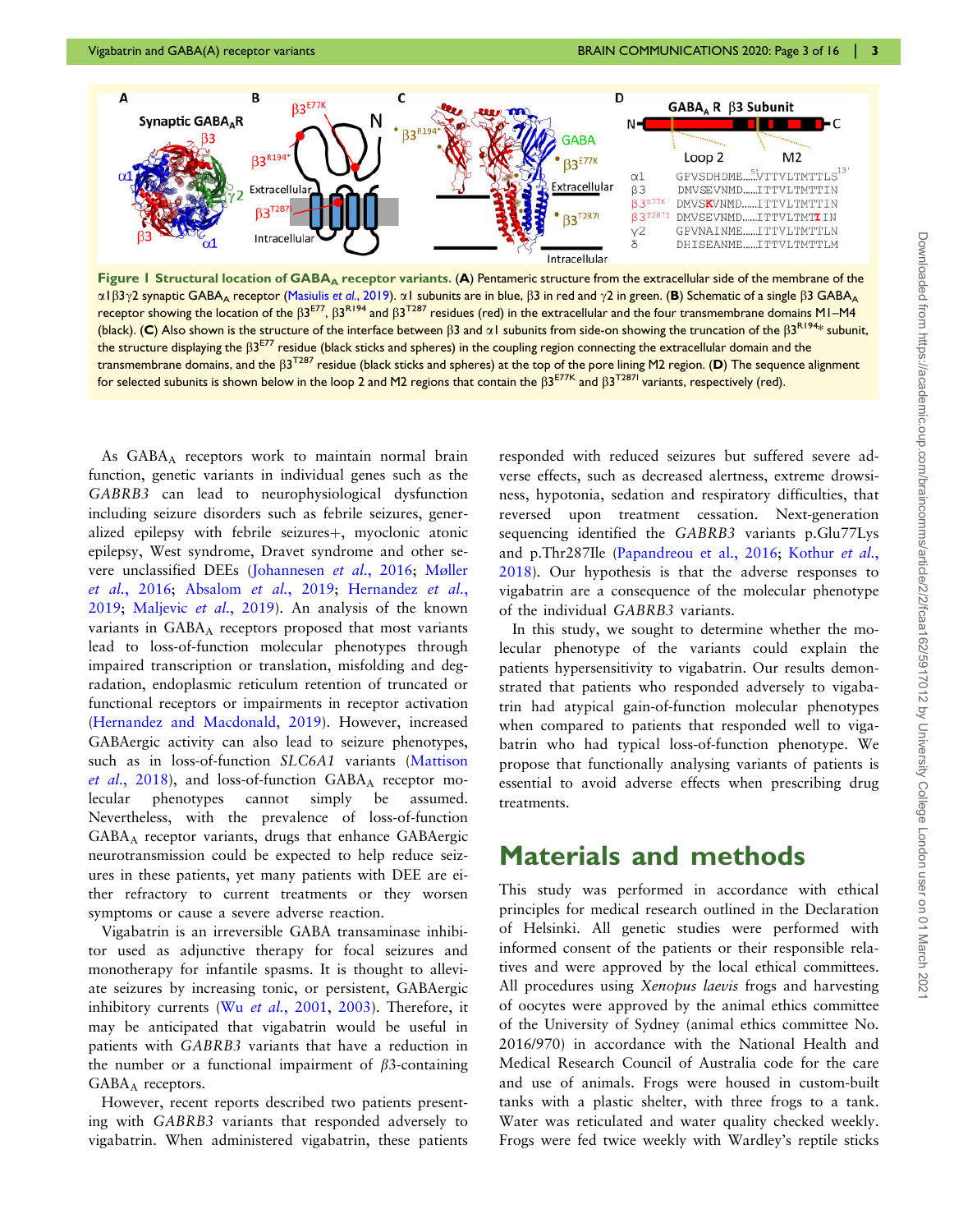(Wardley, USA) and Irradiated Adult Xenopus Diet (Xenopus Express, Florida, USA).

#### **Patients**

We report the electrophysiological effects of variants previously reported and the detailed clinical case of two previously reported and one novel GABRB3 gene variant (maternally inherited with the affected relative included) [\(Papandreou et al., 2016](#page-15-0); [Kothur](#page-14-0) et al., 2018). We chose to analyse patients on the following criteria: one variant identified as loss-of-function (novel variant p. Arg194\*) associated with a favourable response to vigabatrin; and two variants (p.Glu77Lys and p.Thr287Ile) associated with the adverse reaction of hypersensitivity to vigabatrin [\(Papandreou et al., 2016](#page-15-0); [Kothur](#page-14-0) et al., 2018).

Electrophysiological analyses were performed for two GABRB3 variants and compared to the wild-type (WT) to correlate their functional response to their pharmacoresponse to vigabatrin and nitrazepam where used.

#### Molecular biology

The human concatenated  $\gamma$ 2- $\beta$ 3- $\alpha$ 1- $\beta$ 3- $\alpha$ 1 receptor con-struct has previously been described [\(Absalom](#page-14-0) et al., [2019](#page-14-0); Liao et al.[, 2019](#page-14-0)). The  $\gamma$ 2- $\beta$ 3- $\alpha$ 5- $\beta$ 3- $\alpha$ 5 subunit was created by subcloning  $\alpha$ 5 subunits with flanking linker sequences into the  $\gamma$ 2- $\beta$ 3- $\alpha$ 1- $\beta$ 3- $\alpha$ 1 construct. Briefly, vectors containing DNA encoding the  $\alpha$ 5 subunits with linker sequences and unique restriction sites were purchased from Genscript (Singapore). The  $\alpha$ 5 subunits were cut and  $\beta$ 3 subunits were ligated with the vector containing the  $\gamma$ 2 subunit to create concatenated receptors with linker sequences in the order of  $\gamma$ 2-(AGS)<sub>5</sub>- $\beta$ 3- $(AGS)_{5}LGS(AGS)-\alpha 5-AGT(AGS)_{5}-\beta 3-(AGS)_{4}ATGAGS-$ 

 $\alpha$ 5.To create  $\beta$ 3<sup>E77K</sup> and  $\beta$ 3<sup>T287I</sup> sets of concatenated receptors, human cDNA for monomeric  $\beta$ 3 GABA<sub>A</sub> receptor subunits were mutated using QuikChange II Site Directed Mutagenesis Kit (Agilent Technologies, Mulgrave, Australia) then subcloned into the  $\gamma$ 2- $\beta$ 3- $\alpha$ 1- $\beta$ 3- $\alpha$ 1 or The  $\gamma$ 2- $\beta$ 3- $\alpha$ 5- $\beta$ 3- $\alpha$ 5 construct using unique restriction sites. Fidelity of all coding sequences were verified by double stranded sequencing. DNA gel electrophoresis ensured incorporation of the five subunits. cRNA was produced from linearized cDNA using the mMessage mMachine T7 Transcription kit (Thermo Fisher, Scoresby, Australia).

#### Xenopus surgery and oocyte preparation

In brief, a section of ovarian lobe from X. laevis was surgically removed under anaesthesia induced by tricaine, cut and digested with 35 mg of collagenase-A in 15 ml OR2 (in mM: NaCl, 82.5; HEPES, 5;  $MgCl<sub>2</sub>$ , 2 and KCl, 2; pH 7.4) at  $18^{\circ}$ C for  $\sim$ 1h until oocytes were fully detached. Oocytes were then injected with 2 ng of cRNA

per cell encoding a concatenated receptor and incubated for 2-4 days at 18°C in ND96 solution (in mM: NaCl, 96; KCl, 2; MgCl<sub>2</sub>, 1; CaCl<sub>2</sub>, 1.8; HEPES, 5; pH 7.4) supplemented with 2.5 mM pyruvate, 0.5 mM theophylline and  $50 \mu g/ml$  gentamicin.

## Two-electrode voltage-clamp recording

Cell currents were recorded using the two-electrode voltage-clamp method as previously described ([Absalom](#page-14-0) et al.[, 2019](#page-14-0)). Briefly, cells were impaled with microelectrodes filled with 3 M KCl then voltage clamped at 60 mV. Currents were recorded using a GeneClamp 500B (Axon Instrument, Foster City, USA) or OC-725C amplifier Clamp (Warner Instrument Corp., Hamden, USA) and digitized with a Powerlab 8/36 and LabChart version 8.03 (ADInstruments, Sydney, Australia).

For concentration–response curves and estimated open probability (Est  $P_{\text{Omax}}$ ), a 3 mM concentration of GABA was applied as a reference three times and peak currents were normalized to the mean current of the last two GABA applications. When estimating  $P_{Omax}$ , after three consecutive applications of reference 3 mM GABA solution, 10 mM GABA,  $1 \mu$ M diazepam and  $3 \mu$ M etomidate was co-applied at  $\gamma$ 2- $\beta$ 3- $\alpha$ 1- $\beta$ 3- $\alpha$ 1 and 10 mM GABA and 10 μM etomidate was co-applied at  $\gamma$ 2-β3-α5-β3-α5 receptors. A washout period of 10–12 min was performed between GABA applications to prevent effects from desensitization. Experiments were performed over a minimum of two different batches of oocytes.

#### Receptor desensitization assay

To measure current decay rates, dead volume was reduced and single concentrations of GABA were applied for 120 s. Traces were fitted to an exponential decay in GraphPad Prism (v8).

#### Data analysis and statistics

Concentration–response curves were fitted using GraphPad Prism 8 to a monophasic Hill equation of the form:

$$
I = I_{\max} \left( \frac{[A]^{{n}_{\rm H}}}{[A]^{{n}_{\rm H}} + E{C_{50}}^{{n}_{\rm H}}} \right),
$$

where  $I_{\text{max}}$  is the maximum current,  $EC_{50}$  is the concentration eliciting half-maximum response, [A] is the ligand concentration and  $n_H$  is the Hill slope. Individual oocytes where a complete concentration–response curve was taken are recorded as a single  $n$ . Responses were normalized to the fitted maximum response of individual curves. The  $EC_{50}$  is from the fitting of Hill equations to all data, while the logEC<sub>50</sub>,  $I_{\text{max}}$  and  $n_{\text{H}}$  values are the mean and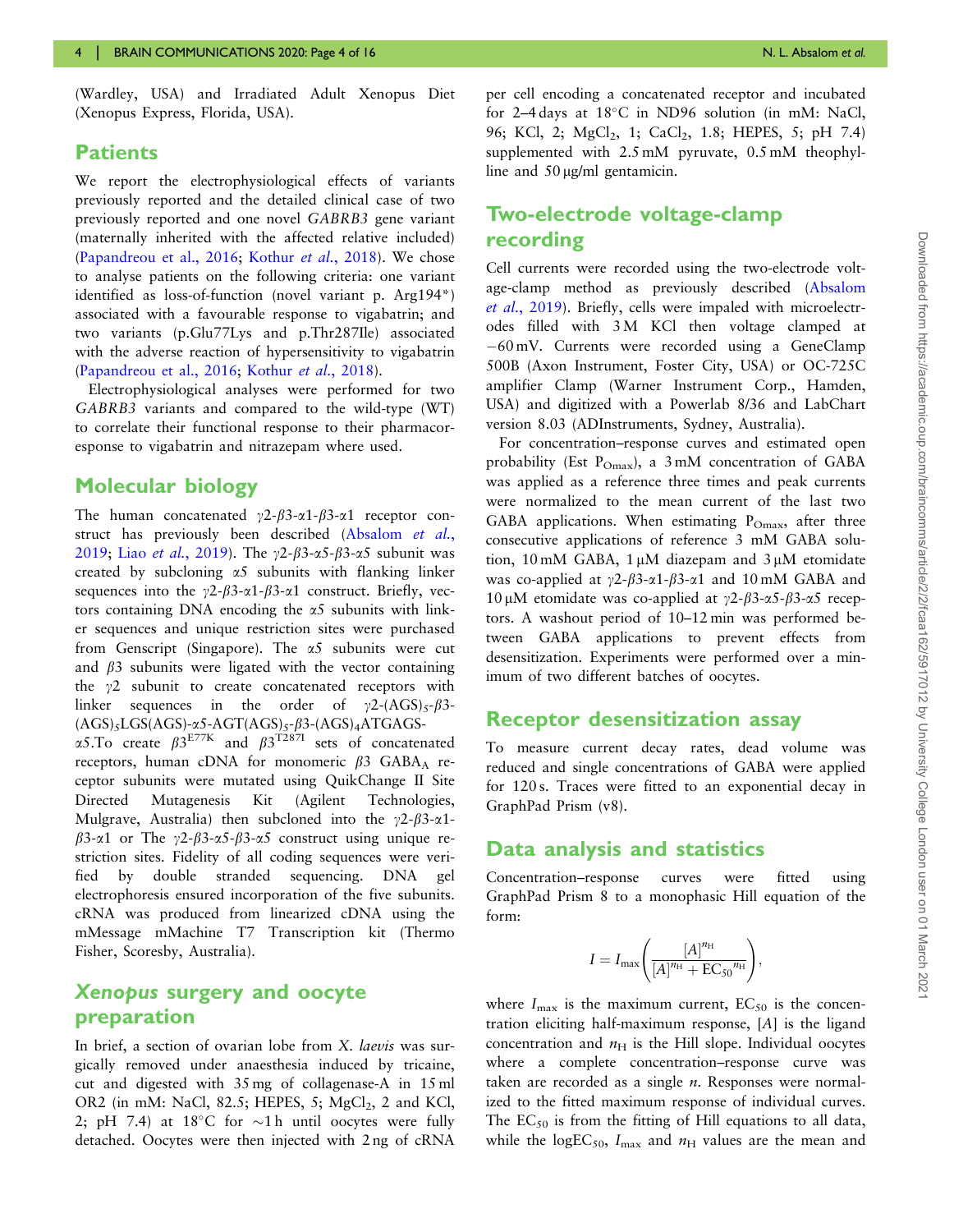error derived from fitting curves to individual experiments.

For nitrazepam concentration–response curves, the per cent modulation was derived by the equation:

Per cent Modulation = 
$$
100 \times \frac{I_{\text{Nitrazepam}} - I_{\text{GABA ECl0}}}{I_{\text{GABA ECl0}}}
$$

and fitted to the Hill equation for parameters of the curves.

The Estimated  $P_{\text{Omax}}$  for individual experiments was derived by the equation:

Est. Po<sub>max</sub> = 
$$
\frac{I_{3mM \text{ GABA}}}{I_{3mM \text{ GABA 1}\mu M \text{ Diazepam 3}\mu M \text{ Etomidate}}}.
$$

To determine the decay rates, individual traces from the peak current were fitted to the equation:

$$
I = (I_0 - \text{Plateau})e^{-kt} + \text{Plateau},
$$

where I is the current at time  $t$ ,  $I_0$  is the current at time point 0, Plateau is the current at steady-state desensitization and k is the decay constant.

The modelled response was determined by assuming an equal expression ratio (1:1:1:1) of WT,  $\gamma-\beta 3^\bullet$ - $\alpha-\beta 3$ - $\alpha$ ,  $\gamma$ - $\beta$ 3- $\alpha$ - $\beta$ 3<sup>\*</sup>- $\alpha$  and  $\gamma$ - $\beta$ 3<sup>\*</sup>- $\alpha$ - $\beta$ 3<sup>\*</sup>- $\alpha$  receptors and given by the equation:

Modelled Response =  $0.25 \times$  (Est Po (wt) $\times$ 

$$
\frac{[A]^{nH(wt)}}{[A]^{nH(wt)} + EC_{50wt}} + Est Po(1) \times \frac{I_{3mM \text{ GABA}(1)}}{I_{3mM \text{ GABA}(wt)}}
$$
\n
$$
\frac{[A]^{nH(1)}}{[A]^{nH(1)} + EC_{50(1)}} + Est Po(2) \times
$$
\n
$$
\frac{I_{3mM \text{ GABA}(2)}}{I_{3mM \text{ GABA}(wt) }[A]^{nH(2)} + EC_{50(2)}}
$$
\n
$$
+Est Po(3) \times \frac{I_{3mM \text{ GABA}(3)}}{I_{3mM \text{ GABA}(wt) }[A]^{nH(3)} + EC_{50(3)}}
$$

,where the Est Po(wt),  $n_H(wt)$  and EC<sub>50</sub>wt are the Est Po<sub>max</sub>, Hill co-efficient and  $EC_{50}$  of the wild-type receptor, Est Po(1),  $n_H(1)$  and EC<sub>50(1)</sub> are the respective parameters of the  $\gamma-\beta 3^\bullet$ - $\alpha-\beta 3$ - $\alpha$  receptor, Est Po(2),  $n_H(2)$ and  $EC_{50(2)}$  are respective parameters of the  $\gamma-\beta$ 3- $\alpha-\beta$ 3°- $\alpha$ receptor Est Po (3),  $n_H(3)$  and  $EC_{50(3)}$  are the respective of the  $\gamma-\beta 3^\bullet$ - $\alpha-\beta 3^\bullet$ - $\alpha$  receptors.

The change in response was determined by subtracting the WT concentration–response curve. The GABA concentration that vigabatrin induces was increased by 30 fold to compensate for the higher  $EC_{50}$  values determined using concatenated receptors expressed in oocytes compared to free subunits expressed in recombinant mamma-lian cells ([Mortensen](#page-15-0) et al., 2011).

For statistical analysis, Est P<sub>Omax</sub> values and parameters derived from concentration–response curves were compared with a one-way ANOVA with Tukey's post hoc test. Significance values of  $P < 0.05$ ,  $P < 0.01$  and

 $P < 0.001$  are shown in the results section. For desensitization, the decay rates were plotted against  $log_{10}$  GABA concentrations and fitted to a linear curve. An F-test was performed to determine if the relationship between the decay constants and GABA concentration for each variant and the WT could be described by a single curve. If not, a Mann–Whitney test was then performed to determine if the data were significantly different between the WT and variant receptors. Power calculations were performed for comparisons between maximum currents,  $logEC_{50}s$  and Est  $Po<sub>max</sub>$  with a one-way ANOVA with an estimated effect size of 0.5, power of 0.85 and a significance level of 0.05 for a minimum number of experiments of 9.

#### Blinding and randomization

Experiments were not blinded or randomized, but performed on a semi-automated recording apparatus that enabled four experiments to be performed at any one time.

#### Data availability

Raw data are available on request.

## **Results**

## Patient that responds to vigabatrin without hypersensitivity

The vigabatrin-responsive patient chosen represented a typical loss-of-function GABRB3 variants that was prescribed vigabatrin as monotherapy. This variant is a novel case of a maternally-inherited truncation variant p. Arg194\* (cases 1 and 2). This variant leads to an aberrant protein sequence of the affected  $\beta$ 3 subunit, and the resultant truncated protein cannot express the critical extracellular and pore-forming transmembrane motifs. Hence, these patients would only have functional  $\beta$ 3 subunits from the unaffected allele.

## Clinical details of patient and affected mother that responds to vigabatrin without hypersensitivity

Cases 1 and 2 (p.Arg194\*) are a 29 month old girl and her affected mother. The girl presented with infantile spasms at the age of 7 months. EEG at onset showed hypsarrhythmia, which later evolved into multifocal discharges. Introduction of vigabatrin was tolerated without side effect but was not sufficient to achieve seizure control and prednisolone was added with good effect. In the following period she was seizure free on monotherapy with 130 mg/kg vigabatrin, which was later switched to valproic acid. At last reported follow-up at 21 months of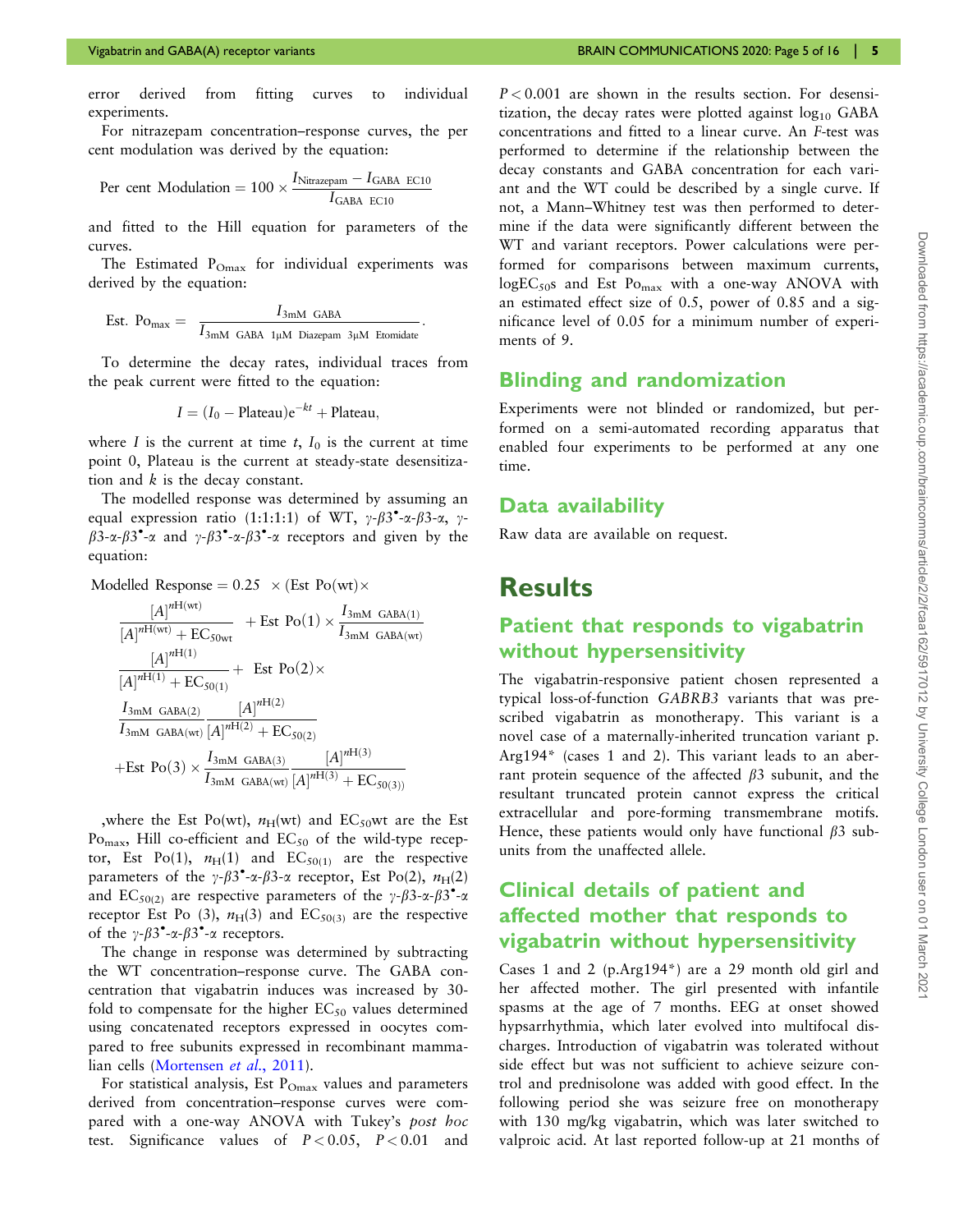age she had global DD and a right-sided hemiplegia. She could sit unsupported in a kyphotic position and was able to say a few words. The mother of the patient presented with atonic and generalized tonic clonic seizures at the age of two years. She was treated with valproic acid with good effect and has been seizure free since the age of 18 years. She has never tried vigabatrin. She has mild learning difficulties.

## Molecular phenotype of vigabatrin-responsive patients without hypersensitivity

The  $\beta 3^{R194*}$  truncation variant can be safely predicted to have a loss-of-function molecular phenotype. The  $\beta 3^{R194*}$ variant introduces a stop codon within the extracellular domain leading to a truncation of the protein upstream of the transmembrane domain [\(Fig. 1B and C\)](#page-2-0). This truncated subunit would not form receptor subunits as no transmembrane regions or pore region would be translated.

#### Vigabatrin-hypersensitive patients

The vigabatrin-hypersensitive patients were chosen for their clinical response to vigabatrin but had exacerbated hypotonia sedation and/or respiratory difficulties that reverted upon cessation of therapy. These included a patient (case 3) with de novo GABRB3 variant p.Glu77Lys [\(Kothur](#page-14-0) et al., 2018), that was previously reported as part of 105 patients investigated using a gene panel where the detailed case was not previously reported, and a previously reported *de novo* GABRB3 variant p.Thr287Ile [\(Papandreou](#page-15-0) et al., 2016) with an updated case report (case 4). The p.Glu77Lys and p.Thr287Ile variants were located at the conserved extracellular loop 2 and M2 domains [\(Fig. 1B–D\)](#page-2-0), respectively that play key roles in channel activation.

#### Clinical details of vigabatrinhypersensitive patients

Case 3 (p.Glu77Lys) is a 4-year-old girl who presented with spasms since the age of 5 months in the form of sudden jerking of arms and legs occurring in clusters of 5–10 spasms, with 4–5 clusters per day ([Table 1](#page-6-0)). Her early development prior to spasms was normal, although there was loss of social smile and reduced cooing for 1 month before spasm onset. On examination her head circumference was at 90th centile, weight was 90th centile and length was 75th centile. She was hypotonic with poor neck control, delayed visual maturation and responsiveness. Her EEG showed high amplitude spike and wave and polyspike and wave in the posterior region, and MRI brain showed the prominence of CSF spaces and mild ventriculomegaly. Her CSF studies including

neurotransmitters were normal. She was treated with corticosteroid according to UKISS protocol (10 mg prednisolone four times per day) but continued to have spasms up to 60 spasms/day despite treatment with high dose steroids, plus nitrazepam, sodium valproate, zonisamide and pyridoxine. Due to failure to respond, vigabatrin was introduced, but was associated with extreme drowsiness and exacerbation of hypotonia on only 70 mg/kg/day (800 mg BD), and was therefore weaned off over the next few weeks. She was subsequently stabilized and spasms ceased on a combination of nitrazepam and the ketogenic diet. At 18 months of age, she became seizure free except for infrequent myoclonic seizures. Her ongoing EEG showed frequent slowing over the bilateral frontal region but no epileptiform discharges were noted. Following the cessation of spasms, she showed significant improvement in gross motor development. However, she continued to have persistent language delay with limited social interaction suggestive of autism spectrum disorder.

Case 4 (p.Thr287Ile) is a male infant who presented with neonatal hypotonia, then focal tonic seizures from 3 months of age. EEG showed multifocal discharges but not hypsarrhythmia. Introduction of vigabatrin resulted in seizure cessation but caused severe exacerbation of hypotonia, sedation and respiratory difficulties necessitating cessation of vigabatrin. Unfortunately seizures recurred from 5 months of age, and were refractory to carbamazepine, levetiracetam, topiramate, sodium valproate and the ketogenic diet. At last reported follow-up at 3 years and 2 months, he continues to have refractory epilepsy with 10–20 seizures per day of multiple seizure types with behavioural arrest, focal motor, myoclonic jerks and brief tonic seizures. There is global DD with paucity of movements yet anti-gravity movements, some pyramidal signs with brisk reflexes and upgoing plantars, and some vocalizations. There is subtle dysmorphic features and microcephaly (0.4th centile).

### Assessing the molecular phenotype of GABRB3 missense variants

Assessing the function of GABA<sub>A</sub> variants is complicated by the fact that variants are typically dominant and synaptic receptors form with a  $2\alpha:2\beta:1\gamma$  stoichiometry. As patients have one normal and one mutated allele, a mixture of receptors with WT and variant subunits will form. For patients carrying a variant in the  $\beta$ 3-subunit  $(\beta 3^{E77K})$  and  $\beta 3^{T287I}$ , two simple receptor populations express with all WT subunits or with two  $\beta$ 3 variant subunits. These receptors can easily be expressed in vitro with free  $\gamma$ 2 and  $\alpha$ 1 subunits, but would be predicted to each only comprise of 25% of the receptor population within the patient [\(Fig. 2A](#page-7-0)). The two other receptors expressed contain one WT  $\beta$ 3 and one variant  $\beta$ 3 subunit. For a random distribution of subunits, these receptors will comprise  $\sim$  50% of the receptor population and cannot easily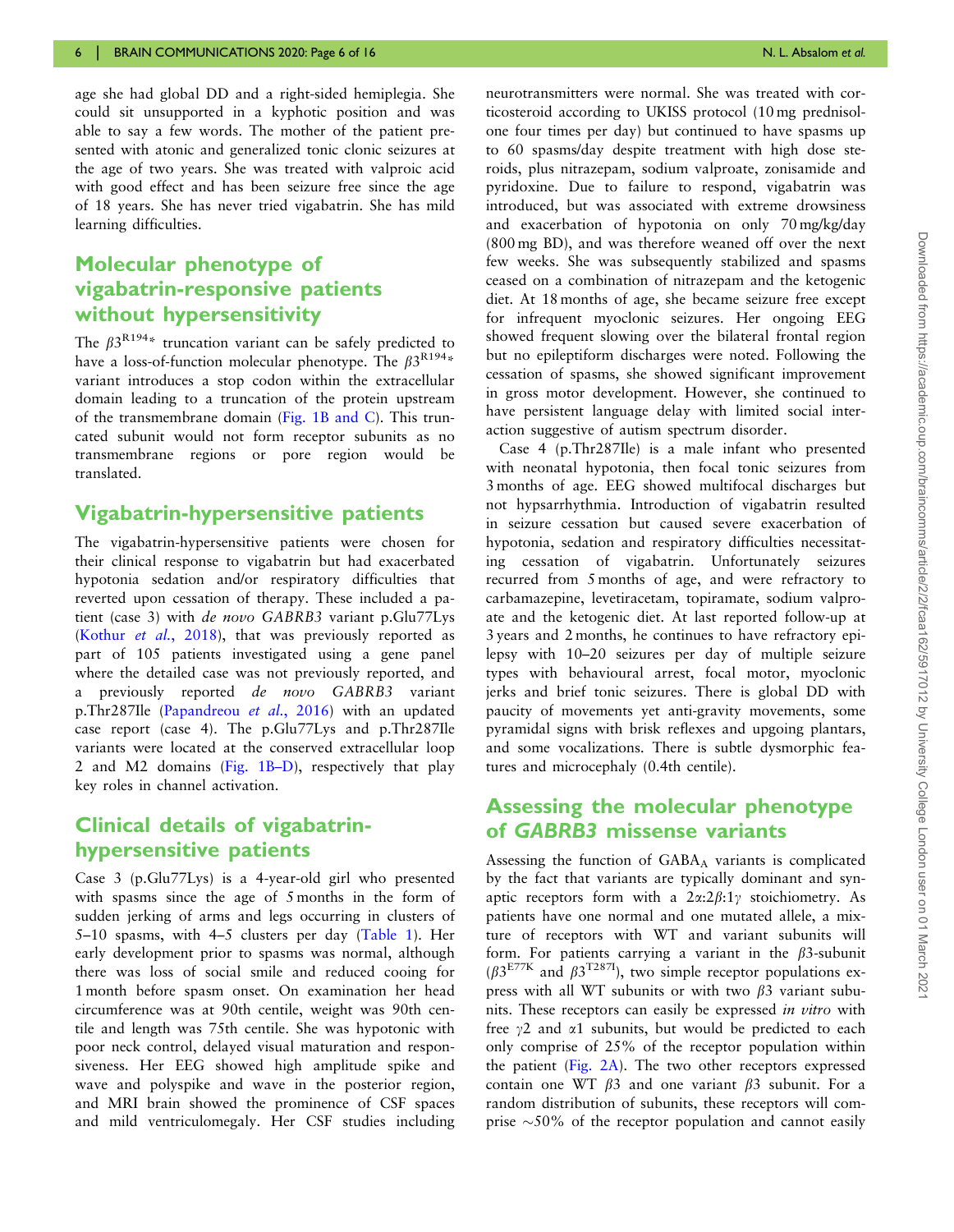#### <span id="page-6-0"></span>Table 1 Clinical phenotypes

|                                | Case I                                                                                                                                                                                                                                       | Case 2                     | Case 3 (Kothur et al.,<br>2018)                                                                  | <b>Case 4 (Papandreou</b><br>et al., 2016)                    |
|--------------------------------|----------------------------------------------------------------------------------------------------------------------------------------------------------------------------------------------------------------------------------------------|----------------------------|--------------------------------------------------------------------------------------------------|---------------------------------------------------------------|
| Current age (year), sex        | 2. female                                                                                                                                                                                                                                    | 29. female                 | 4. female                                                                                        | $3.2.$ male                                                   |
| <b>Detection method</b>        | Multigene epilepsy panel,<br>Sanger confirmation                                                                                                                                                                                             | Sanger                     | Multigene epilepsy panel,<br>Sanger confirmation                                                 | Multigene epilepsy panel,<br>Sanger confirmation              |
| Gene                           | GABRB3                                                                                                                                                                                                                                       | GABRB3                     | GABRB3                                                                                           | GABRB3                                                        |
| Nucleotide change              | c.580C > T                                                                                                                                                                                                                                   | c.580C > T                 | c.229 $G > A$                                                                                    | c.860C > T                                                    |
| Protein change                 | p.Arg194*                                                                                                                                                                                                                                    | p.Arg194*                  | p.Glu77Lys                                                                                       | p.Thr287lle                                                   |
| Type of variant                | Stop                                                                                                                                                                                                                                         | Stop                       | <b>Missense</b>                                                                                  | <b>Missense</b>                                               |
| Inheritance                    | Maternal                                                                                                                                                                                                                                     | N/A                        | De novo                                                                                          | De novo                                                       |
| Age of onset epilepsy          | 7 months                                                                                                                                                                                                                                     | 2 years                    | 5 months                                                                                         | 3 months                                                      |
| Epilepsy syndrome              | Infantile spasms                                                                                                                                                                                                                             | Atonic seizures            | Infantile spasms                                                                                 | <b>Unclassified DEE</b>                                       |
| Seizure type                   | Infantile spasms                                                                                                                                                                                                                             | <b>Atonic seizures</b>     | Infantile spasms                                                                                 | Tonic, myoclonic and focal<br>motor seizures                  |
| Development                    | DD                                                                                                                                                                                                                                           | Learning difficulties      | Hypotonia, delayed visual<br>maturation                                                          | Hypotonia, severe global<br>DD                                |
| Other features                 | Right sided hemiplegia,<br>plagiocephaly                                                                                                                                                                                                     |                            | <b>Autistic features</b>                                                                         | Microcephaly, mild<br>dysmorphism                             |
| <b>Interictal EEG findings</b> | Hypsarrhythmia                                                                                                                                                                                                                               | <b>NA</b>                  | High amplitude Spike and<br>Wave and poly-spike                                                  | High amplitude multifocal<br>discharges                       |
| <b>MRI</b> findings            | Porencephalic cyst left ACM<br>area with secondary<br><b>Wallerian degeneration</b><br>tractus corticospinalis<br>brainstem left: prenatal is-<br>chemic insult left ACM<br>area; almost no myeliniza-<br>tion left hemisphere<br>(7 months) | <b>NA</b>                  | Prominence of CSF spaces<br>and mild ventriculomegaly<br>(5 months)                              | Normal (14 months)                                            |
| <b>Medication tried</b>        | Prednisolone, vigabatrin                                                                                                                                                                                                                     | Valproic acid              | Steroids, vigabatrin, valpro-<br>ate, zonisamide, pyridox-<br>ine, ketogenic diet,<br>nitrazepam | Vigabatrin, carbamazepine,<br>topiramate, sodium<br>valproate |
| Reaction to vigabatrin         | Seizure reduction, no side<br>effects                                                                                                                                                                                                        | <b>NA</b>                  | Severe drowsiness and<br>hypotonia                                                               | Severe hypotonia, sedation,<br>respiratory difficulties       |
| <b>Ongoing treatment</b>       | Valproic acid                                                                                                                                                                                                                                | <b>None</b>                | <b>Nil</b>                                                                                       | Ketogenic diet,<br>levetiracetam                              |
| Seizure outcomes               | Seizure free by 10 months                                                                                                                                                                                                                    | Seizure free from 18 years | Infrequent myoclonic seiz-<br>ures, cessation of spasms                                          | Ongoing focal motor,<br>tonic, myoclonic<br>seizures          |
| Developmental outcome          | Global DD, speech delay                                                                                                                                                                                                                      |                            | Severe autism and language<br>delay (few words at 5<br>years) and hyperactivity                  | Severe global DD                                              |

Did not include GABA peak as this is filtered in routine reporting.

be evaluated by the heterologous expression of free subunits [\(Fig. 2A](#page-7-0)).

We recently developed an approach to determine the function of each of these subunit combinations [\(Absalom](#page-14-0) *et al.*[, 2019\)](#page-14-0) by engineering all five  $GABA_A$  receptor subunits into the native receptor arrangement using linkers with unique restriction sites  $(\gamma 2-\beta 3-\alpha 1-\beta 3-\alpha 1)$  ([Fig. 2A](#page-7-0) [and B\)](#page-7-0). This approach enables us to generate a library of receptors containing one or two copies of the mutation by a 'cut and paste' approach and then express them individually, recapitulating the full molecular phenotype of the variant. We analyse the function of all possible receptors by performing two-electrode voltage-clamp electrophysiology on concatenated WT, one copy or two copies of the  $\beta 3^{E77K}$  and  $\beta 3^{T287I}$  mutations expressed in Xenopus oocytes.

## $B3<sup>E77K</sup>$  and  $B3<sup>T287I</sup>$  variants do not alter maximal GABA-evoked current amplitudes

Using this approach we developed single and double mutated receptor constructs from the original WT construct ( $\gamma$ 2- $\beta$ 3- $\alpha$ 1- $\beta$ 3- $\alpha$ 1) for each variant. This totalled six unique receptor constructs and mRNA was synthesized for each construct and injected into Xenopus oocytes. All three receptor constructs for each variants expressed robustly with  $I_{3mM_GABA}$ -evoked currents in the 0.9–2.2  $\mu$ A range [\(Fig. 2C\)](#page-7-0). No significant difference in the maximum currents elicited by 3 mM GABA were observed between all six receptor constructs [one-way ANOVA,  $F(6,111) = 2.062$ ,  $P = 0.0633$ ; [Table 2\]](#page-8-0). While not significantly different, the  $\gamma$ 2- $\beta$ 3<sup>E77K</sup>- $\alpha$ 1- $\beta$ 3<sup>E77K</sup>- $\alpha$ 1 receptor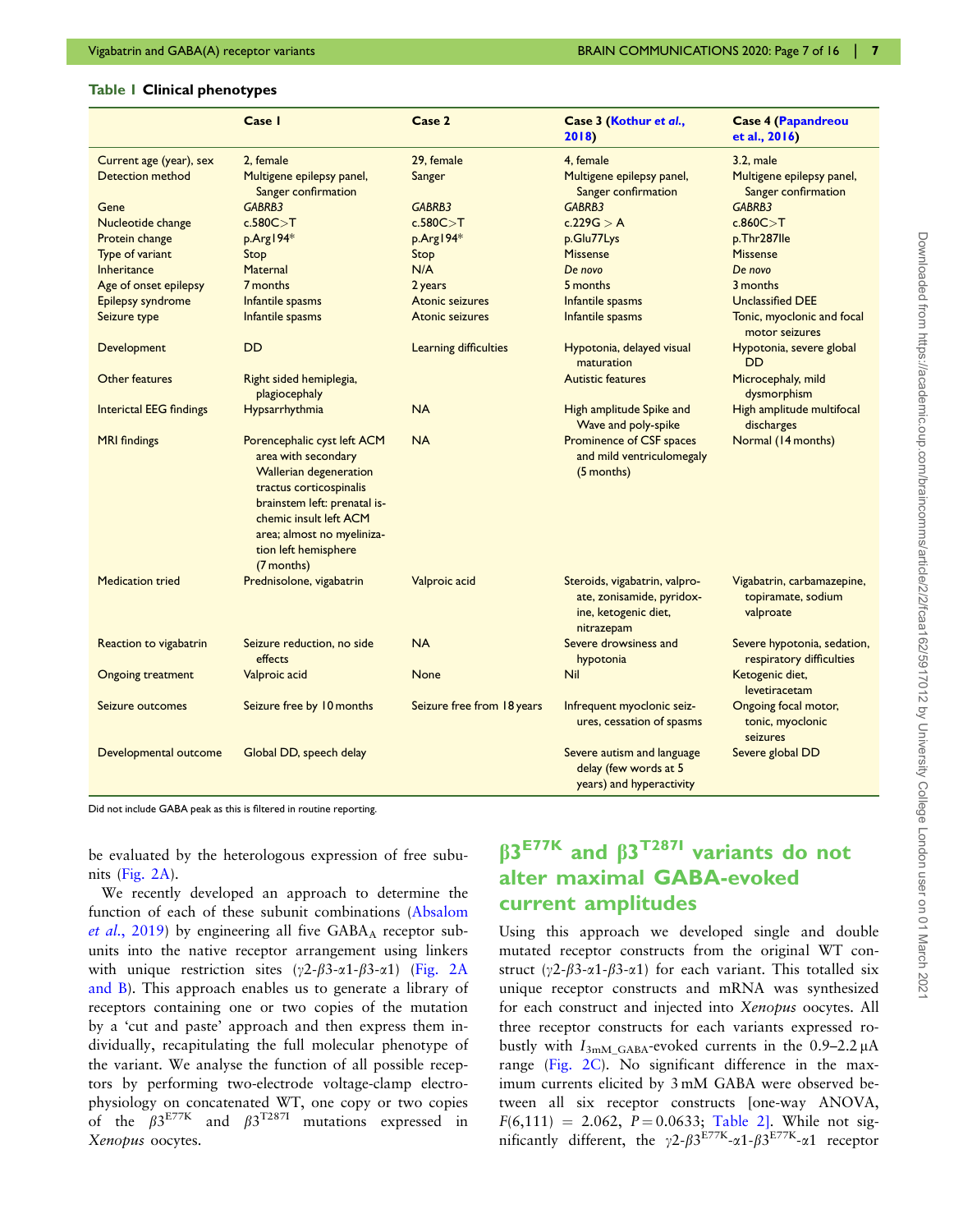<span id="page-7-0"></span>

Figure 2 Design and expression levels of synaptic receptor constructs. (A) Diagram depicting the mixture of receptors formed on the cell surface from a de novo variant. Assuming equivalent expression and random assembly, four different receptors will be expressed at equal ratios. (B) Concatenated DNA constructs used to determine the functional effect of each variant at all expressed receptors. Five subunits were linked in the order  $\gamma$ 2- $\beta$ 3- $\alpha$ 1- $\beta$ 3- $\alpha$ 1 such that cRNA injected into Xenopus oocytes resulted in pentameric receptors of the same orientation as synaptic receptors. Three separate constructs were created for the  $\beta 3^{E77K}$  and  $\beta 3^{T287I}$  variants where the variant was introduced into the 2nd subunit (red), the 4th subunit (purple) or both the 2nd and 4th subunits (blue) of the construct. This replicated the effect of the variant in vivo, where a WTreceptor, two receptors containing a single copy of the variant and a receptor containing two copies of the variant are expressed. (C) Representative trace from two-electrode voltage recordings of a response to 3 mM GABA (black bars) of Xenopus oocytes injected with the WT concatenated receptor construct. (D) Bar graph of maximum currents elicited by 3 mM GABA at receptors (black) and at receptors containing  $\beta 3^{E77K}$  or  $\beta 3^{T287I}$  variants with one copy of the variant in the 2nd subunit (red), one copy in the 4th subunit (purple) and two copies in the 2nd and 4th subunit (blue). Dots represent individual experiments and bars represent mean  $\pm$  SD.

had approximately a 2-fold reduction in maximum current that may arguably be a result of a reduced maximum open probability, reduced cell surface expression or impaired protein folding. However, as the single subunit  $\beta$ 3<sup>E77K</sup> variant receptors exhibited similar absolute currents to the WT, it is unlikely that such a minor change in a 25% receptor subpopulation has much overall effect in a patient.

## $B3<sup>E77K</sup>$  and  $B3<sup>T287I</sup>$  variants increases the potency of GABA

GABAA receptors are activated by GABA in a concentration-dependent manner, where a reduction in GABA potency has commonly been attributed to loss-of-function GABRB3 variants (Janve et al.[, 2016](#page-14-0); [M](#page-15-0)øller [et al.](#page-15-0), [2017](#page-15-0)). The  $\beta 3^{E77}$  residue is located in loop 2, part of the 'coupling domain' incorporating loops two, seven and nine, the pre-M1 helix and the M2 and M3 loop, that alters conformation during channel activation ([Fig. 3A](#page-9-0)) (Kash et al.[, 2004;](#page-14-0) [Laverty](#page-14-0) et al., 2019). Therefore, to determine if the GABA-activation properties of synaptic receptors were altered by the  $\beta 3^{E77K}$  variant, we estimated the maximal open probability and constructed concentration–response curves of receptors to GABA.

The potency of GABA at the WT  $\gamma$ - $\beta$ 3- $\alpha$ 1- $\beta$ 3- $\alpha$ 1 receptor construct was  $69 \mu M$  and the maximum estimated open probability 0.94 [\(Fig. 3B–D\)](#page-9-0). With observed values in the 0.93-1.0 range, none of the receptors containing the  $\beta 3^{E77K}$  variant altered the maximum estimated open probability [one-way ANOVA,  $F(6,62) = 1.17$ ,  $P = 0.34$ ; [Table 2\].](#page-8-0) In contrast, there was a significant difference in the GABA potency at the three different receptors [oneway ANOVA,  $F(6,67) = 6.208 P < 0.0001 \log E C_{50}$ .

Receptors with one copy of the  $\beta 3^{E77K}$  variant significantly increased the GABA potency with  $EC_{50}$ 's ranging between 20-34  $\mu$ M for  $\gamma$ - $\beta$ 3<sup>E77K</sup>- $\alpha$ 1- $\beta$ 3- $\alpha$ 1 and  $\gamma$ - $\beta$ 3- $\alpha$ 1- $\beta 3^{\text{E77K}}$ - $\alpha$ 1 (P < 0.01 Dunnett's post hoc test; logEC<sub>50</sub> c.f. WT; [Table 2](#page-8-0)). Receptors with two copies of the  $\beta 3^{E77K}$ variant also displayed a significant increase in the GABA potency compared to WT, reducing the  $EC_{50}$  to  $21 \mu M$ [\(Table 2](#page-8-0)).

The  $\beta 3^{T287}$  residue is located in the M2 region that lines the channel pore, lying one turn of the helix above a key leucine conserved across ligand-gated ion channels that forms a narrow diameter within the pore [\(Phulera](#page-15-0) et al.[, 2018;](#page-15-0) [Laverty](#page-14-0) et al., 2019) ([Fig. 4A](#page-9-0)). The M2 helix undergoes a tilt when the receptor transitions to an open state, and as such we estimated the maximal open probability and constructed concentration–response curves of  $\beta 3^{T2871}$  concatenated receptors to GABA.

None of the receptors containing  $\beta 3^{T2871}$  variants altered the Est  $Po<sub>max</sub>$  with values ranging between 0.93 and 1.0 [one-way ANOVA,  $F(6,62) = 1.17$ ,  $P = 0.34$ ; [Fig. 4B;](#page-9-0) [Table 2\].](#page-8-0) Receptors with one copy of the variant either significantly increased the GABA potency, reducing the EC<sub>50</sub> to 23 µM for  $\gamma-\beta$ 3-a1- $\beta$ 3<sup>T2871</sup>-a1, P < 0.01 Dunnett's post hoc test;  $logEC_{50}$  c.f. WT or the increase was not significant (EC<sub>50</sub> = 43  $\mu$ M for  $\gamma$ - $\beta$ 3<sup>T287I</sup>- $\alpha$ 1- $\beta$ 3- $\alpha$ 1,  $P > 0.05$ ; Dunnett's post hoc test; [Fig. 4C and D](#page-9-0); [Table 2](#page-8-0)). Receptors with two copies of the  $\beta 3^{T2871}$  variants displayed significant increase in the GABA potency compared to WT, reducing the  $EC_{50}$  to 22  $\mu$ M (P < 0.01, Dunnett's post hoc test; [Fig. 4C and D,](#page-9-0) [Table 2](#page-8-0)).

Thus, the common molecular phenotype for the vigabatrin-hypersensitive variants that we identified in receptors containing the  $\beta 3^{E77K}$  or the  $\beta 3^{T287I}$  variant is an increase in the GABA potency, and therefore an increase in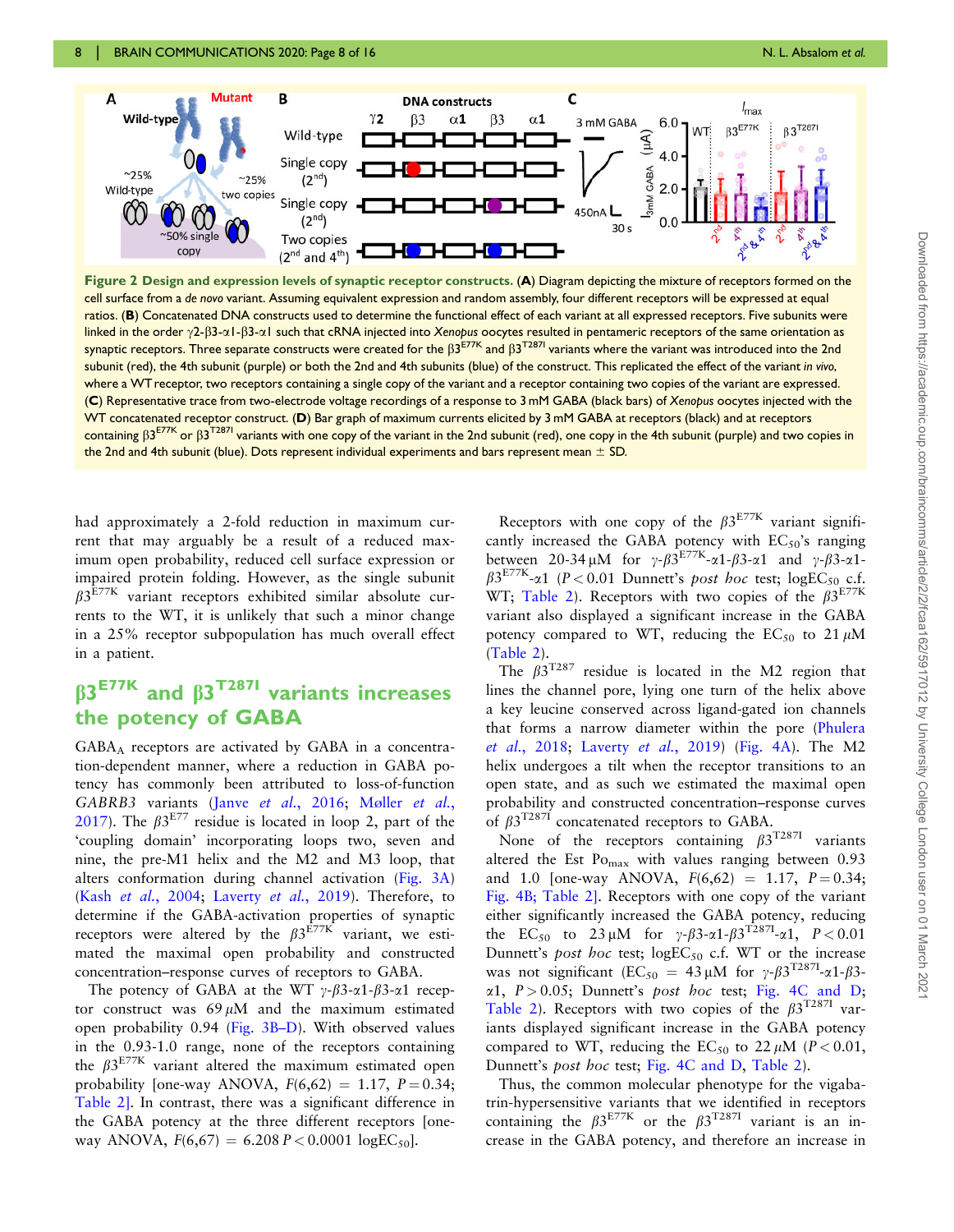<span id="page-8-0"></span>

| Table 2 Functional parameters of receptors containing one, or two, copies of each variant |  |  |  |
|-------------------------------------------------------------------------------------------|--|--|--|
|                                                                                           |  |  |  |
|                                                                                           |  |  |  |

| $\beta$ 3 Variants         | <b>Construct</b>                                                                             | <b>Activation properties</b>               |                                        |                                |  |
|----------------------------|----------------------------------------------------------------------------------------------|--------------------------------------------|----------------------------------------|--------------------------------|--|
|                            |                                                                                              | $I_{3mM \text{ GABA}} \pm \text{SEM (nA)}$ | $EC_{50}(\mu M) - log_{EC50} \pm SEM$  | <b>Est Po</b>                  |  |
| <b>WT</b> <sup>a</sup>     | $\gamma$ 2- $\beta$ 3- $\alpha$ 1- $\beta$ 3- $\alpha$ 1                                     | $2095 \pm 126 (13)^b$                      | 69(14)<br>4.11 $\pm$ 0.06              | $0.94 \pm 0.03$ (10)           |  |
|                            | $\gamma$ 2- $\beta$ 3- $\alpha$ 5- $\beta$ 3- $\alpha$ 5                                     | $808 \pm 90(20)$                           | 108(10)<br>$3.93 \pm 0.05$             | $0.90 \pm 0.01$ (10)           |  |
| $\beta$ 3 <sup>E77K</sup>  | $\gamma$ 2- $\beta$ 3 <sup>E77K</sup> - $\alpha$ I- $\beta$ 3- $\alpha$ I                    | $ 731 \pm 241 (21) $                       | 20(10)<br>$4.62^{\circ\circ} \pm 0.07$ | $0.98 \pm 0.04$ (10)           |  |
|                            | $\gamma$ 2- $\beta$ 3- $\alpha$ 1- $\beta$ 3 <sup>E77K</sup> - $\alpha$ 1                    | $1764 \pm 245$ (13)                        | 27(10)<br>$4.63^{\circ\circ} \pm 0.06$ | $1.02 \pm 0.04$ (10)           |  |
|                            | $\gamma$ 2- $\beta$ 3 <sup>E77K</sup> - $\alpha$ I- $\beta$ 3 <sup>E77K</sup> - $\alpha$ I   | $946 \pm 140(16)$                          | 21(10)<br>$4.69^{**} \pm 0.06$         | $0.94 \pm 0.04$ (8)            |  |
|                            | $\gamma$ 2- $\beta$ 3 <sup>E77K</sup> - $\alpha$ 5- $\beta$ 3 <sup>E77K</sup> - $\alpha$ 5   | $465 \pm 66(20)$                           | 49(10)<br>$4.31$ <sup>***</sup> ± 0.04 | $0.95 \pm 0.05$ (10)           |  |
| $\beta$ 3 <sup>T287I</sup> | $\gamma$ 2- $\beta$ 3 <sup>T2871</sup> - $\alpha$ 1- $\beta$ 3- $\alpha$ 1                   | $1838 \pm 310(21)$                         | 43(10)<br>$4.36 \pm 0.08$              | $0.97 \pm 0.02$ (10)           |  |
|                            | $\gamma$ 2- $\beta$ 3- $\alpha$ I- $\beta$ 3 <sup>T287I</sup> - $\alpha$ I                   | $1936 \pm 316(20)$                         | 23(10)<br>$4.62^{+} \pm 0.12$          | $0.93 \pm 0.01$ (11)           |  |
|                            | $\gamma$ 2- $\beta$ 3 <sup>T2871</sup> - $\alpha$ 1- $\beta$ 3 <sup>T2871</sup> - $\alpha$ 1 | $2181 \pm 223$ (14)                        | 22(10)<br>$4.65^{\circ\circ} \pm 0.06$ | $1.00 \pm 0.02$ (10)           |  |
|                            | $\gamma$ 2- $\beta$ 3 <sup>T2871</sup> - $\alpha$ 5- $\beta$ 3 <sup>T2871</sup> - $\alpha$ 5 | $712 \pm 13(20)$                           | 45(10)<br>$4.30^{***} \pm 0.08$        | $1.01^{\degree} \pm 0.03$ (10) |  |

<sup>a</sup>WT values except rate constants are also reported in [Absalom](#page-14-0) et al. (2019).

 $^{\rm b}$ Number of individual oocytes (n) are in parentheses.

 $*$  $P < 0.01$ . \*\*\*P < 0.001, one-way ANOVA, Dunnett's t-test c.f. WT.

the activation of the receptors at lower GABA concentrations. This contrasts from previous findings that variants in  $\beta$ 3 subunits typically result in loss-of-function receptors. However, variants may have other characteristics that would lead to loss in inhibitory GABAergic transmission and thus we next investigated desensitization profiles that have been reported to have changed in other  $GABA_A$  receptor subunit variants (Butler *et al.*[, 2018\)](#page-14-0).

## $\beta$ 3<sup>E77K</sup> and  $\beta$ 3<sup>T287I</sup> variants do not alter macroscopic desensitization characteristics of the receptors

Upon activation by GABA, the channel pore of the GABAA receptor opens, then shifts to an equilibrium that includes a desensitized state that is unable to conduct ions. In the case of GABAA receptors, chloride passes from the outside to the inside of the cell to hyperpolarize the cell, acting as a 'brake' for neuronal firing. If the receptor is highly desensitized the required chloride is unable to pass through the receptor and neuronal firing continues. Conversely, if the receptor does not desensitize then chloride will continue to permeate for extended times and neuronal firing could be excessively reduced. Variants in  $GABA_A$  receptor subunits have previously been identified that increase the desensitization properties of the receptor (Shen et al.[, 2017](#page-15-0); Butler et al.[, 2018\)](#page-14-0) leading to an overall loss-of-function profile.

To quantify the macroscopic desensitization, we applied a single concentration of GABA, fitted the current decay to an exponential curve and determined the rate constant at different concentrations of GABA [\(Fig. 5A–C\)](#page-10-0). As the potency of receptors with two copies of the variant was altered the most, we performed these experiments only at receptors containing two copies of the variants where any change in desensitization would be the largest. For WT receptors, the rate constants at concentrations of 0.1, 0.3, 1 and 3 mM GABA were  $11 \pm 2$  ms,  $22 \pm 2$  ms,  $28 \pm 2$  ms and  $31 \pm 2$  ms, for the  $\beta 3^{E77K}$  were  $30 \pm 4$  ms,  $42 \pm 3$  ms,  $56 \pm 5$  ms and  $47 \pm 6$  ms and for the  $\beta 3^{T2871}$  receptors were  $20 \pm 3$  ms,  $30 \pm 6$  ms,  $28 \pm 6$  ms and  $36 \pm 6$  ms  $(n = 6)$ .

To compare the rate constants between receptors, we plotted decay constants as a function of the  $log_{10}$  GABA concentration. Empirically, the data fitted well to a linear curve ([Fig. 5D and E\)](#page-10-0). An F-test demonstrated that the WT and  $\beta 3^{T2871}$  linear functions could be described by the same curve  $[F(2,45) = 2.34, P = 0.0108]$ , but the WT and  $\beta 3^{E77K}$  linear functions could be described by different curves [F-test,  $F(2,51) = 28.09$ ,  $P < 0.001$ ]. A further Mann–Whitney test demonstrated that the WT and  $\beta 3^{E77K}$  data were not significantly different (P = 0.111). This demonstrates that the variants do not lead to a lossof-function molecular phenotypes through alterations in the desensitization profiles.

Taken together, these data demonstrate that both the  $\beta 3^{E77K}$  and  $\beta 3^{T287I}$  variants result in a significant increase

 $*P < 0.05$ .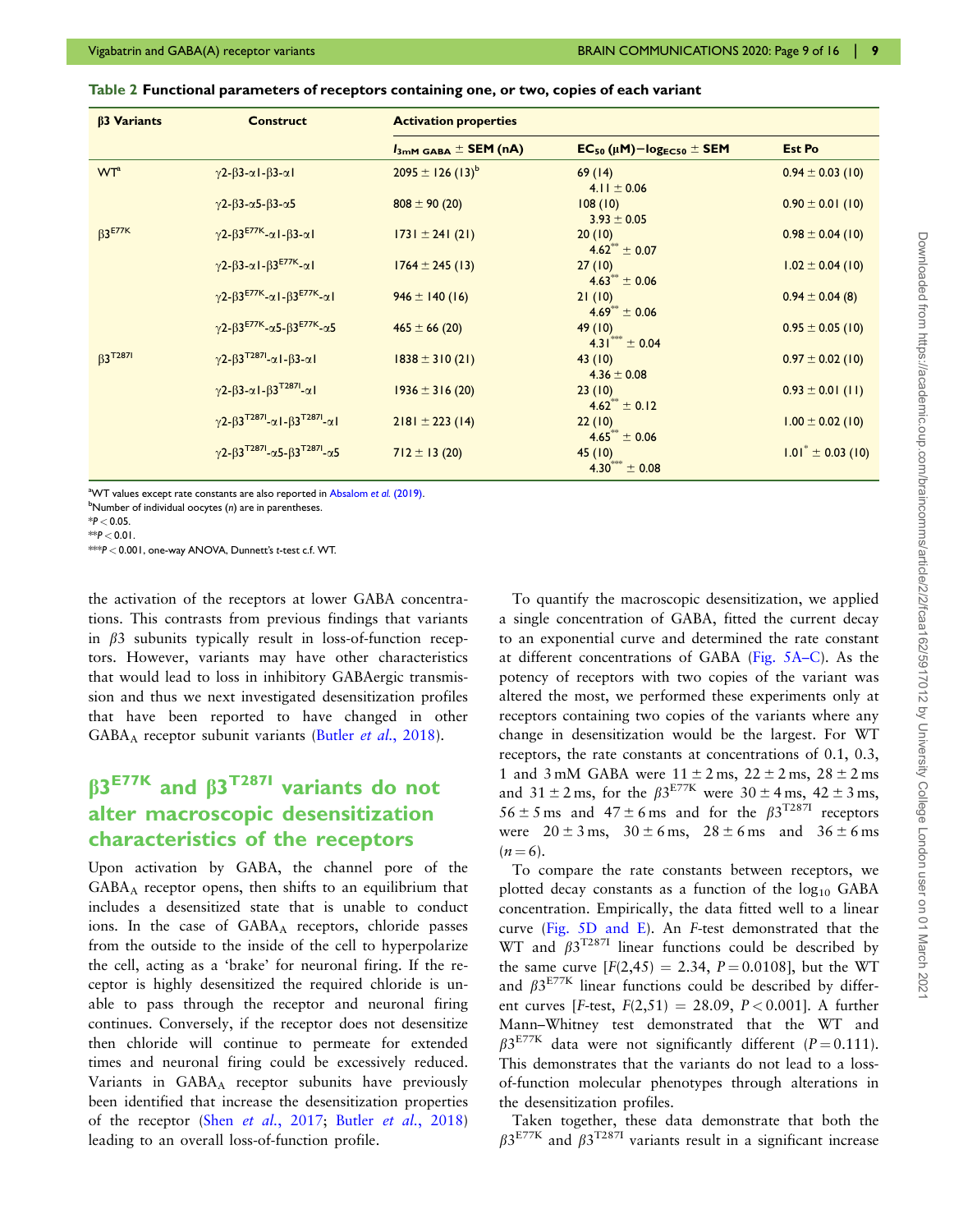<span id="page-9-0"></span>

Figure 3 Gain-of-function molecular phenotype of  $\beta 3^{E77K}$  variant. (A) The location of the  $\beta 3^{E77K}$  variant in a schematic of the  $\beta 3$ subunit and in the protein structure displaying a close-up of the coupling interface between the extracellular and transmembrane regions. (B) Bar graphs representing individual experiments (dots) and the mean  $\pm$  SD for the estimated open probability of WT (black) and  $\beta$ 3<sup>E77K</sup> constructs containing one copy of the variant in the 2nd subunit (red), one copy in the 4th subunit (purple) and two copies in the 2nd and 4th subunit (blue). The estimated open probability was calculated by comparing the response at 3 mM GABA to the response at 10 mM GABA, 3 µM etomidate and  $1 \mu$ M diazepam. (C) Representative traces of currents recorded from Xenopus oocytes injected with WT (black) and  $\beta$ 3<sup>E77K</sup> constructs containing one copy of the variant in the 2nd subunit (red), one copy in the 4th subunit (purple) and two copies in the 2nd and 4th subunit (blue). GABA concentrations were applied as indicated by the black bars to construct the concentration–response curves. Scale bars indicate 200 nA and 30 s, except for the blue bar that represents 50 nA and 30 s. (D) Concentration–response curves of WTand (i) concatenated constructs containing the  $\beta 3^{E77K}$  variant in the 2nd (red) or 4th subunit and (ii) the concatenated construct containing a  $\beta 3^{E77K}$  variant in the 2nd and 4th subunits. Symbols represent mean  $\pm$  SD and data were fitted to the Hill equation.



Figure 4 Gain-of-function molecular phenotype of  $\beta$ 3<sup>T2871</sup> variant. (A) The location of the  $\beta$ 3<sup>T2871</sup> variant in a schematic of the  $\beta$ 3 subunit and in the protein structure displaying a close-up of the M2 domains of the  $\beta$ 3 (red) and  $\alpha$ 1 (blue) subunits. (B) Bar graphs representing individual experiments (dots) and the mean  $\pm$  SD for the estimated open probability of WT (black) and  $\beta$ 3<sup>T2871</sup> constructs containing one copy of the variant in the 2nd subunit (red), one copy in the 4th subunit (purple) and two copies in the 2nd and 4th subunit (blue). The estimated open probability was calculated by comparing the response at 3 mM GABA to the response at 10 mM GABA, 3  $\mu$ M etomidate and 1  $\mu$ M diazepam. (C) Representative traces of currents recorded from Xenopus oocytes injected with WT (black) and  $\beta$ 3<sup>T287</sup>I constructs containing one copy of the variant in the 2nd subunit (red), one copy in the 4th subunit (purple) and two copies in the 2nd and 4th subunit (blue). GABA concentrations were applied as indicated by the black bars to construct the concentration–response curves. Scale bars indicate 200 nA and 30 s, except for the purple bar that represents 2 000 nA and 30 s. (D) Concentration–response curves of WT and (i) concatenated constructs containing the  $\beta 3^{T2871}$ variant in the 2nd (red) or 4th subunit and (ii) the concatenated construct containing a  $\beta$ 3T287I variant in the 2nd and 4th subunits. Symbols represent mean  $\pm$  SD and data were fitted to the Hill equation.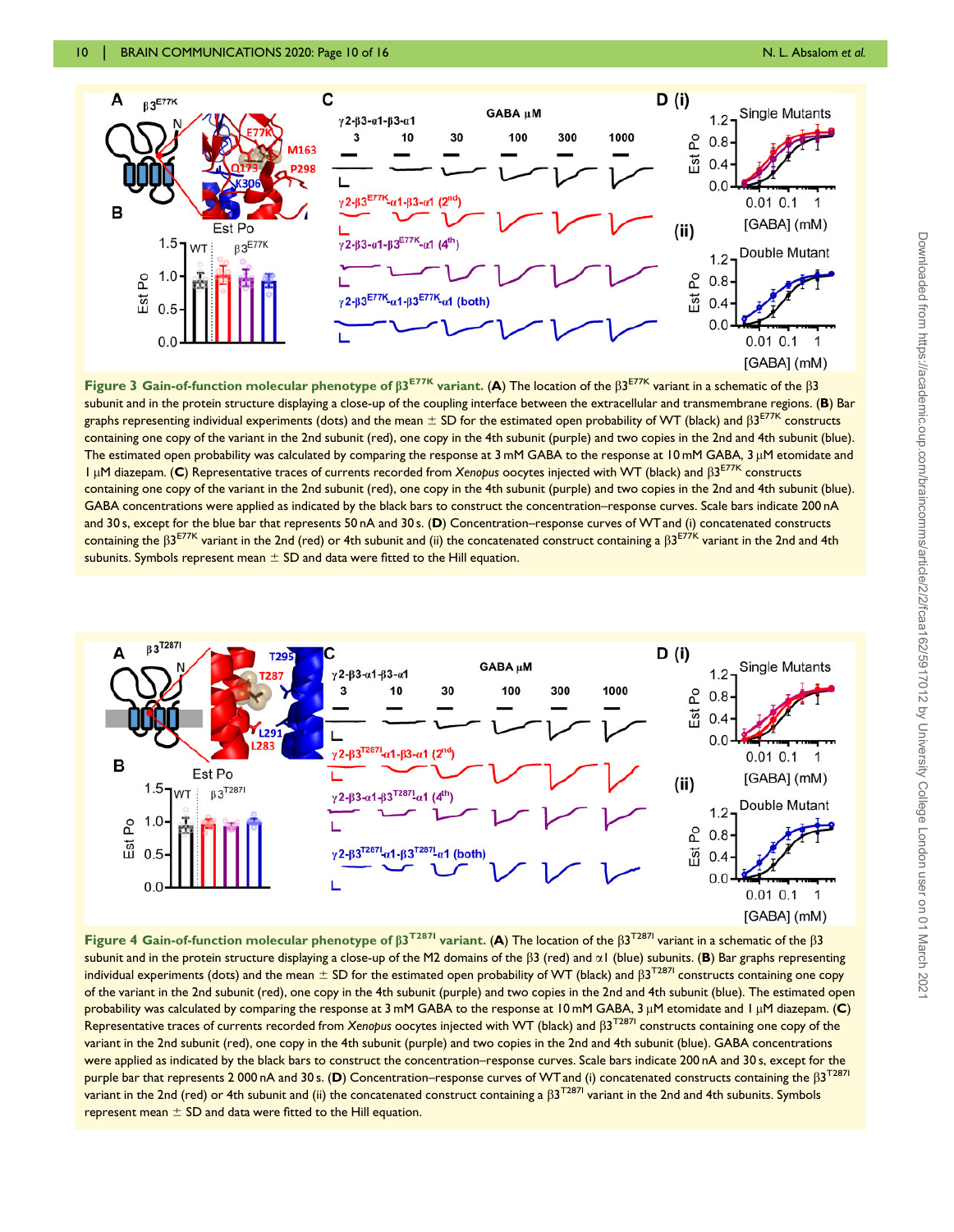<span id="page-10-0"></span>

Figure 5 Desensitization properties of  $\beta 3^{E77K}$  and  $\beta 3^{T287I}$ variants. (A) Schematic displaying desensitization of the receptor, whereby subsequent to GABA binding, GABA<sub>A</sub> receptors shift between open and closed desensitizing states. (B) To measure the rate of desensitization, the recording apparatus was configured to remove dead volume and GABA was applied for 120 s, and the deactivation rates in the presence of GABA were fitted to an exponential decay function, with the deactivation constant determined for different GABA concentrations against WTand double mutant receptors. (C) Comparison of the WTand double mutant  $\beta 3^{E77K}$  and  $\beta 3^{T287I}$  receptors. Traces normalized to the peak current are shown for responses to  $300 \mu$ M GABA at WT (black),  $\beta 3^{E77K}$  (red) and  $\beta 3^{T287I}$  receptors (blue) receptors, with the scale bar indicating 50 s. (D) and (E) Deactivation constants were plotted against the log of GABA concentrations and fitted to a linear function (95% confidence interval in dotted line) for the WT (black) and (D)  $\beta 3^{E77K}$  (red) and (E)  $\beta 3^{T287I}$  receptors (blue) receptors.

in the sensitivity of the receptor to GABA without increased desensitization, consistent with a gain-of-function molecular phenotype.

## Response of  $\beta$ 3<sup>E77K</sup> and  $\beta$ 3<sup>T287I</sup> variants to nitrazepam

Benzodiazepines, including nitrazepam, are positive allosteric modulators of GABAA receptors that predominately affect phasic currents, usually through prolonging inhibitory postsynaptic currents [\(Otis and Mody, 1992](#page-15-0)). As nitrazepam reduced seizures without adverse effects for the patient with the  $\beta 3^{E77K}$  variant, we evaluated the sensitivity of receptors to nitrazepam and compared the potency and efficacy of nitrazepam modulation of GABA  $(EC_{10})$ elicited currents  $(1 \mu M)$  at WT and variant receptors.

We constructed concentration–response curves to nitrazepam at WT receptors and receptors containing two copies of the  $\beta 3^{E77K}$  or  $\beta 3^{T287I}$  variant. The WT receptor had an EC<sub>50</sub> of 122  $\mu$ M ( $-\log EC_{50} = 6.96 \pm 0.03$ ) to nitrazepam and a maximum modulation  $(E_{\text{max}})$  of 186 ± 4.6%. (*n* = 6) [\(Fig. 6A](#page-11-0)). Neither the  $\beta 3^{E77K}$  and  $\beta$ 3<sup>T287I</sup> variant significantly altered the potency of nitrazepam with  $EC_{50}$ 's of 99 and 89 nM, respectively  $[-logEC_{50} = 7.04 \pm 0.03 \text{ and } 7.05 \pm 0.02, n = 5, \text{ one-}$ way ANOVA,  $F(3,17) = 3.258 P > 0.05$ . The efficacy of nitrazepam was significantly reduced to 122% at  $\beta 3^{E77K}$ [one-way ANOVA,  $F(3,16) = 61.9$ ,  $P < 0.0001$ ] ( $E_{\text{max}}$ )  $122 \pm 3\%, n = 5$ , Dunnett's post hoc test,  $P < 0.0001$ ) but not at  $\beta 3^{T2871}$  receptors  $(E_{\text{max}} = 174 \pm 4.7\%, n = 5,$ Dunnett's post hoc test,  $P > 0.05$ ). These data suggest that nitrazepam is less efficacious at modulating receptors containing a  $\beta 3^{E77K}$  variant, likely exerting greater effects in the patient via WT receptor subtypes.

## $\beta$ 3<sup>E77K</sup> and  $\beta$ 3<sup>T287I</sup> variants increase GABA potency of extrasynaptic a5 containing receptors

 $\beta$ 3 subunits are incorporated into a variety of GABA<sub>A</sub> receptors, including extrasynaptic  $\alpha 5\beta 3\gamma$  receptors that mediate tonic currents. To determine how the  $\beta 3^{E77K}$  and  $\beta$ 3<sup>T287I</sup> variants affected these receptors, we created a  $\gamma$ 2- $\beta$ 3-a5- $\beta$ 3-a5 WT,  $\gamma$ 2- $\beta$ 3<sup>E77K</sup>-a5- $\beta$ 3<sup>E77K</sup>-a5 and  $\gamma$ 2- $\beta$ 3<sup>T2871</sup>- $\alpha$ 5- $\beta$ 3<sup>T287I</sup>- $\alpha$ 5 constructs. mRNA was synthesized for each construct and injected into Xenopus oocytes. All three receptor constructs expressed robustly with  $I_{3mM_GABA}$ evoked currents in the  $0.5-0.8 \mu A$  range ([Fig. 6B\)](#page-11-0). No significant difference in the maximum currents elicited by 3 mM GABA were observed for the variants [one-way ANOVA,  $F(2,59) = 3.004$ ,  $P = 0.0571$ ; [Table 2\]](#page-8-0), although similar to the  $\alpha$ 1 constructs the  $\gamma$ 2- $\beta$ 3<sup>E77K</sup>- $\alpha$ 5- $\beta$ 3<sup>E77K</sup>- $\alpha$ 5 receptor had the lowest absolute currents.

The potency of GABA at the WT  $\gamma$ - $\beta$ 3- $\alpha$ 5- $\beta$ 3- $\alpha$ 5 receptor construct was  $108 \mu M$  and an Est P<sub>Omax</sub> value of 0.90 [\(Fig. 6C and D\)](#page-11-0). The Est  $P_{Omax}$  values were in a range of 0.90–1.01 and no significant difference was observed [one-way ANOVA,  $F(2,27) = 2.867$ ,  $P = 0.07$ ; [Table 2\]](#page-8-0). However, both variants significantly reduced the GABA potency by  $\sim$ 2-fold compared to WT [oneway ANOVA,  $F(2,27) = 15.37 P < 0.0001 \log E C_{50}$ ,  $P < 0.0001$ ]. Taken together, these data demonstrate that both the  $\beta 3^{E77K}$  and  $\beta 3^{T287I}$  variants result in a significant increase in the sensitivity of the receptor to GABA without increased desensitization, consistent with a gainof-function molecular phenotype. This is the same functional change occurring in  $\alpha 5\beta 3\gamma 2$  extrasynaptic receptor as is occurring when  $\beta 3^{E77K}$  and  $\beta 3^{T287I}$  variants are incorporated into the  $\alpha$ 1 $\beta$ 3 $\gamma$ 2 synaptic receptor.

#### Why would gain of function variants lead to vigabatrin hypersensitivity?

Vigabatrin is an irreversible inhibitor of GABA transaminase that blocks intracellular GABA degradation at the presynaptic terminal. The increased intracellular GABA concentrations reverse the direction of GABA transport, leading to non-vesicular release of GABA into the extracellular space (Wu et al.[, 2001](#page-15-0), [2003\)](#page-15-0) (Fig.  $6E$ ). In hippocampal cultures, 4 days of vigabatrin exposure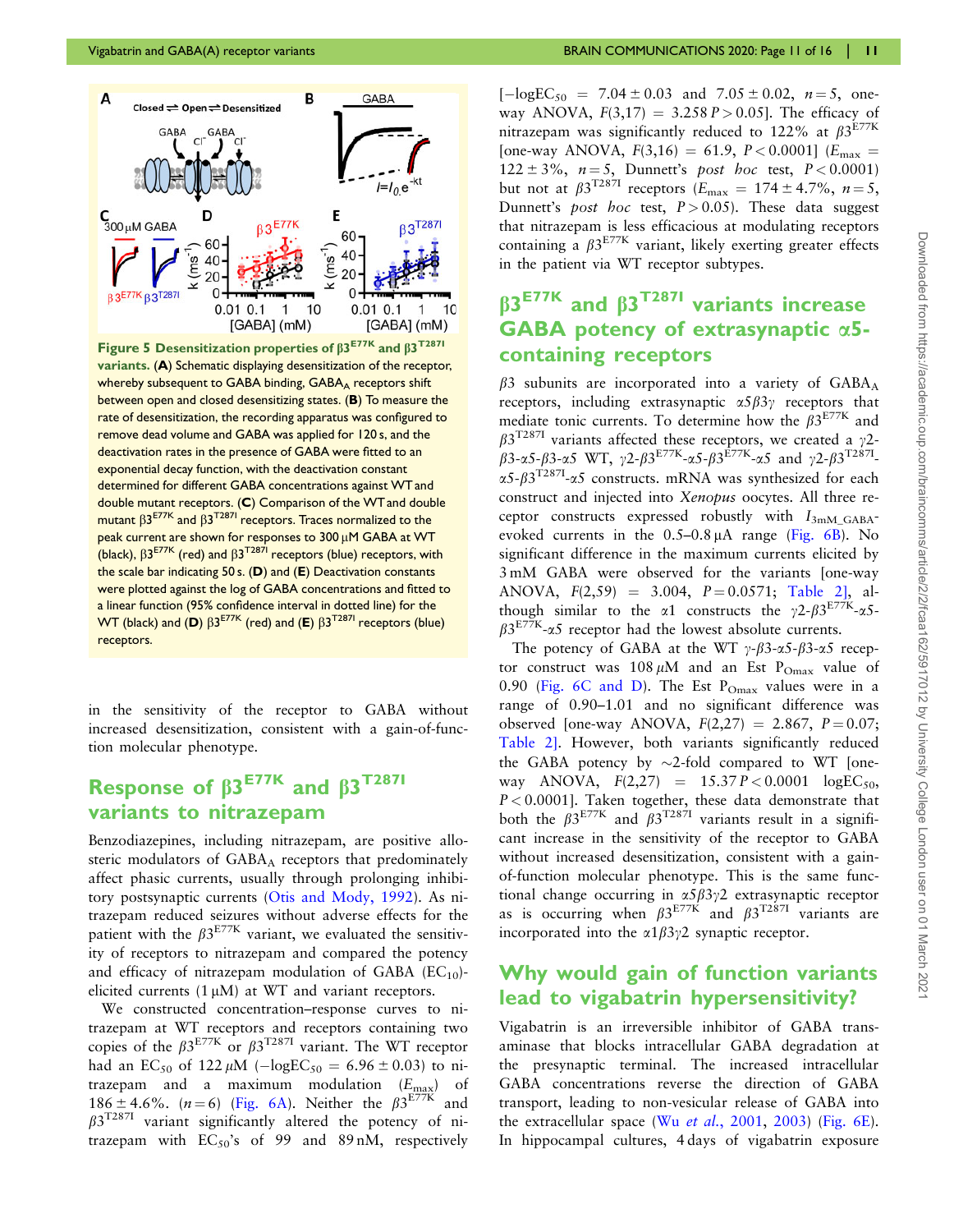<span id="page-11-0"></span>

Figure 6 Vigabatrin and GABA<sub>A</sub> receptor variants at receptors mediating tonic currents. (A) Concentration–response curves of the positive modulation of EC<sub>10</sub> GABA currents by nitrazepam at WT (black),  $\beta$ <sup>E77K</sup> (red) and  $\beta$ <sup>T2871</sup> (blue) receptors The maximum modulation was significantly reduced at  $\beta$ 3<sup>E77K</sup> receptors compared to WT (P < 0.01, one-way ANOVA with Dunnett's post hoc test). (**B**) Bar graph of maximum currents elicited by 3 mM GABA at WT  $\gamma$ 2- $\beta$ 3- $\alpha$ 5- $\beta$ 3- $\alpha$ 5 receptors (black) and receptors containing two copies of the  $\beta$ 3<sup>E77K</sup> (red) or  $\beta$ 3<sup>T287I</sup> (blue). Dots represent individual experiments and bars represent mean  $\pm$  SD. (C) Bar graphs representing individual experiments (dots) and the mean  $\pm$  SD for the estimated open probability of WT  $\gamma$ 2- $\beta$ 3- $\alpha$ 5- $\beta$ 3- $\alpha$ 5 (black)  $\beta$ 3<sup>E77K</sup> (red) or  $\beta$ 3<sup>T2871</sup> (blue) receptors. The estimated open probability was calculated by comparing the response of 3 mM GABA was compared to the response to 10 mM GABA and 10 µM etomidate. (D) Concentration–response curves of WT  $\gamma$ 2- $\beta$ 3- $\alpha$ 5- $\beta$ 3- $\alpha$ 5 (black)  $\beta$ 3<sup>E77K</sup> (red) or  $\beta$ 3<sup>T2871</sup> (blue) receptors to GABA. Symbols represent mean  $\pm$  SD and data were fitted to the Hill equation. (E) Depiction of an inhibitory synapse describing the mechanism of action of vigabatrin. GABA transaminase catalyses the breakdown of GABA into succinic semi-aldehyde, which is inhibited by vigabatrin. This reverses the transport gradient of GAT-1, leading to non-vesicular release of GABA into the synapse to increases the tonic current of the postsynaptic neuron. In two patients with hypersensitivity to vigabatrin, a variant was identified in the  $\beta$ 3 subunit of the GABA<sub>A</sub> receptor that increased the response of the receptor to vigabatrin, while the patients with a truncation of the GABRB3 gene that causes a loss-of-function variant, responded to vigabatrin without hypersensitivity. (F) Modelled change in response compared to the WT of  $\beta 3^{E77K}$  (red) and  $\beta 3^{T287L}$ receptors (blue) compared to the WT, showing the predicted difference in current levels at different GABA concentrations. The x-axis indicates no change. The shaded region is the expected [GABA]<sub>0</sub> concentration elicited by vigabatrin. (G) Structure of the  $\alpha$ 1 $\beta$ 3 $\gamma$ 2 GABA<sub>A</sub> receptor ([Masiulis](#page-15-0) et al., 2019) showing the location of the  $\beta 3^{E77}$  residue within loop 2 (black sticks and spheres) and the  $\beta 3^{576}$  residue that is homologous to the A52 residue of the GlyR that is associated with hyperekplexia ([Plested](#page-15-0) et al., 2007). The  $\beta$ 3<sup>T287</sup> residue is shown in a side and overhead view of the M2 region (black sticks and spheres). Also shown is the central  $\beta$ 3<sup>L284</sup> and  $\beta$ 3<sup>T288</sup> residue that is also associated with DEE ([Hernandez](#page-14-0) et al., 2017).

caused an average increase in neuronal inhibition of 9 nS, with an implied  $[GABA]_0$  of 0.5  $\mu$ M. This results in large increases in tonic currents of the postsynaptic cell with little to no decrease in phasic inhibitory currents (Wu et al.[, 2003](#page-15-0)).

The  $\beta 3^{R194*}$  reduces the chloride flux at all GABA concentrations and, due to the reduction in functional receptors, the tonic current induced by vigabatrin likely would be lower than the WT. In contrast, the population of receptors expressed by both the  $\beta 3^{E77K}$  and  $\beta 3^{T2871}$  increased the chloride flux at lower GABA concentrations. The expression of concatenated GABA<sub>A</sub> receptors in oocytes leads to a 30-fold higher GABA

 $EC_{50}$  than in recombinant mammalian cells, where the  $EC_{50} \sim 2 \mu M$  [\(Mortensen](#page-15-0) *et al.*, 2011). Therefore, at GABA concentrations in the oocytes equivalent to the [GABA]<sup>0</sup> ( $\sim$ 15  $\mu$ M), we record the highest increases in current elicited at receptors containing the  $\beta 3^{E77K}$  and  $\beta$ 3<sup>T287I</sup> variants compared to WT, with  $\sim$ 20% increase in currents. Vigabatrin, through the reversal of GABA transport in the presynaptic neuron, would therefore likely lead to considerably increased tonic inhibition in these variants compared to the WT receptor. Benzodiazepines, that do not elicit phasic currents from synaptic receptors, are unlikely to lead to the same adverse effect.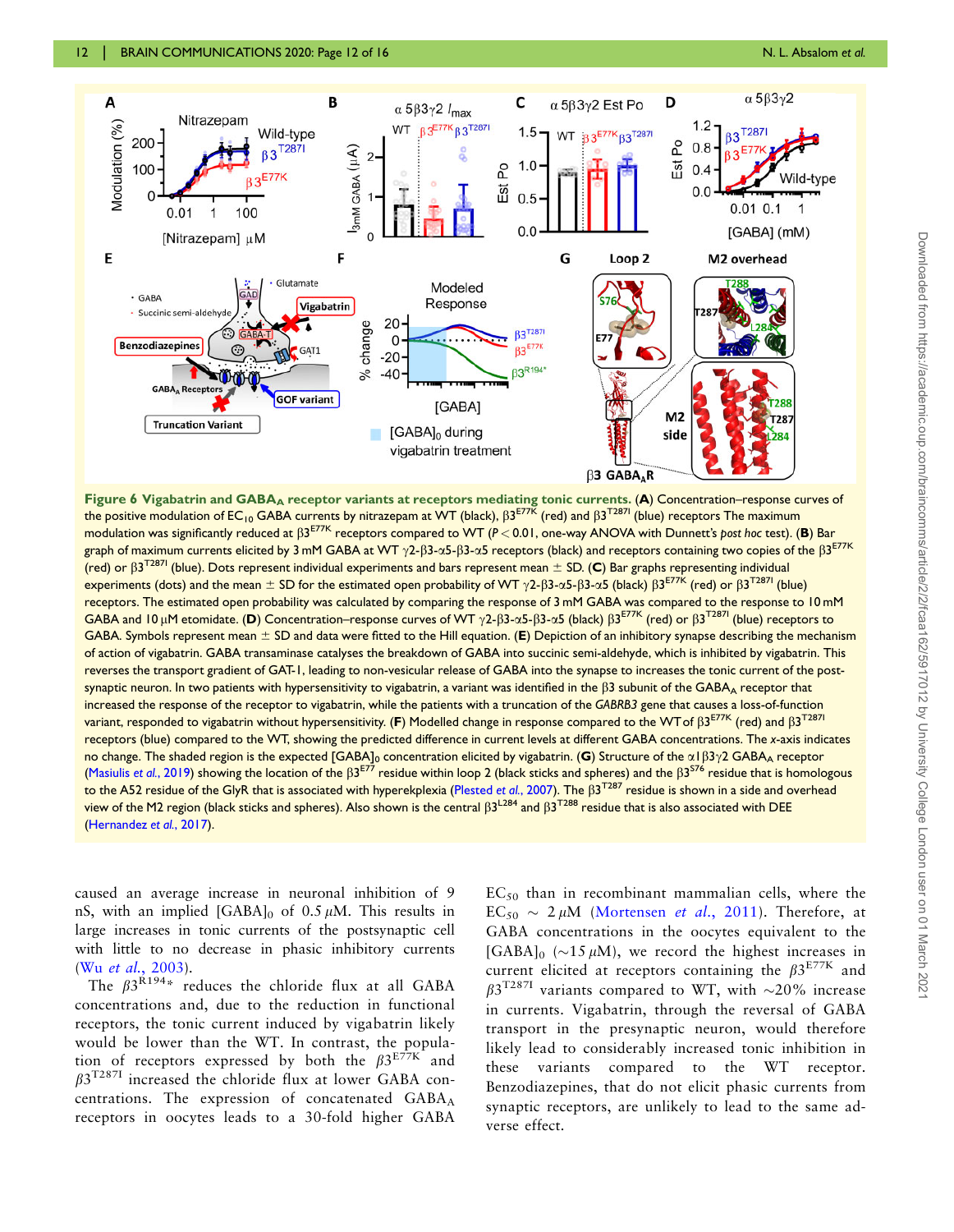## **Discussion**

GABAA receptors are the primary mediators of inhibitory neurotransmission in the developing and adult brain. Variants in GABA<sub>A</sub> receptors that alter the function of the receptor can modify neuronal excitability, leading to neurodevelopment disorders including epilepsy. Pathogenic variants in GABRB3 are commonly identified in individuals with mild to severe forms of epilepsy (Janve et al.[, 2016](#page-14-0); [M](#page-15-0)øller et al.[, 2017](#page-15-0)), signifying the importance of this gene in brain development and function. Located within an imprinting region that spans the 15q11-13 chromosome, variants in the GABRB3 gene are often clustered around central functional domains such as the extracellular GABA binding site, transmembrane helixes supporting or lining the pore (M1 and M2) or loop regions that couple ligand binding to channel gating [\(Niturad](#page-15-0) et al., 2017). We, and others, have shown that variants in  $GABA_A$  receptors often result in loss of receptor function predominantly manifesting as mutations that reduce receptor function by impairing channel gating or as a result of reduced subunit expression due to impaired transcription, impaired translation, misfolding and degradation, truncation, endoplasmic reticulum retention (Janve et al.[, 2016;](#page-14-0) [Mø](#page-15-0)ller et al.[, 2017](#page-15-0); [Absalom](#page-14-0) et al., 2019; [Hernandez and Macdonald, 2019](#page-14-0); [Hernandez](#page-14-0) et al., 2019).

Both the  $\beta 3^{E77}$  and  $\beta 3^{T287}$  residues are located in key activation regions of the receptor within loop 2 and the pore-lining transmembrane domain (M2) of the subunit, respectively. Loop 2 alters conformation during receptor activation, whereby the M2 region tilts to convert the channel from closed to open state ([Laverty](#page-15-0) et al., 2019; [Masiulis](#page-15-0) et al., 2019). Variants in these structural regions have been identified in GABA<sub>A</sub> receptor subunits, and other ligand-gated ion channels, that lead to genetic disorders with both loss- and gain-of-function variants being reported for the different ion channels [\(Fig. 6E](#page-11-0)) [\(Plested](#page-15-0) et al.[, 2007\)](#page-15-0). The  $\beta 3^{T2871}$  variant at the 13' position faces the adjacent M2 domain of the neighbouring subunit, as opposed to the ion pore itself [\(Fig. 6E](#page-11-0)), and with a homologous variant identified in the GABRB1 gene (p.Thr287Ile), albeit with no functional data (Lien [et al.](#page-15-0), [2016\)](#page-15-0), the location appears to be a hotspot for spontaneous mutations. Alternatively, an evaluation of the  $\beta$ 2 glutamate to lysine variant homologous to  $\beta 3^{E77K}$  showed no change in either the maximum absolute currents of GABA or concentration–response curve (Kash [et al.](#page-14-0), [2004\)](#page-14-0). For variants in these regions, it appears essential to perform functional genomics to ascertain the molecular phenotype of the variant.

The structural location of the variants may also underlie the differences in the sensitivities to nitrazepam. The  $\beta$ 3<sup>E77</sup> residue within loop 2 couples to the M2-M3 loop to mediate transitions earlier in the activation process than the M2 region where the  $\beta 3^{T287}$  residue is located. The difference between nitrazepam efficacy in these two variants is most likely due to  $\beta 3^{E77K}$  altering the equilibrium between pre-activated conformational states of the receptor that benzodiazepines also alter ([Gielen](#page-14-0) et al., [2012\)](#page-14-0). In contrast,  $\beta 3^{T2871}$ , within the M2 region, is more likely to alter the equilibrium between conformational states later in the activation process, perhaps even between closed and open states, leading to little to no change in the efficacy of nitrazepam.

In this study, we describe four individuals with epilepsy and DD, three of which were prescribed and had different reactions to the anti-epileptic drug vigabatrin. One patient had a truncation within the GABRB3 gene that introduces a stop codon in the DNA coding sequence upstream of the transmembrane regions  $(\beta 3^{R194*})$  truncation). This truncation would abolish the functional expression of the  $\beta$ 3 subunit, a classical loss-of-function variant. Interestingly this patient had worsening seizures in response to oxcarbazepine, a sodium channel blocker. Oxcarbazepine inhibits GABA release from the presynaptic terminal initiated via presynaptic  $\text{Na}_{\text{V}}1.1$  channels. As this patient has a typical loss-of-function GABRB3 variant, the addition of oxcarbazepine would further reduce the GABA-mediated inhibitory currents that are already lower than normal. This adverse response could have been avoided if the genetic information was known prior to treatment. In contrast this patient responded well to vigabatrin with reduced seizure frequency, becoming seizure free at 12 months as vigabatrin enhances GABA-mediated inhibitory currents.

In this patient, vigabatrin would be expected to increase the levels of tonic inhibition through the non-vesicular release of GABA mediated via the reversal of GABA transport induced by the blockade of GABA transaminase.  $GABA_A$  receptors at the synapse are now persistently activated by the increased GABA concentrations, whereby these receptors will be continually activated leading to excess tonic currents. As a means to alleviate seizures that are ultimately caused by reduced GABAA receptor expression, increased tonic inhibition is already known to be a key compensatory mechanism responsible for the relatively mild phenotype of mice with homozygous  $\alpha$ 1 GABA<sub>A</sub> receptor deletions. Apart from a slight handling tremor, these mice have no pronounced phenotype, and analysis of tonic currents at cerebral granular cells identified  $~60\%$  increases in tonic current, identifying a plausible compensatory mechanism ([Ortinski](#page-15-0) et al., [2006\)](#page-15-0). Utilizing vigabatrin to increase the tonic current in patients with GABRB3 truncation variants would thus represent a rational approach to therapy.

The two patients carrying the heterozygous missense GABRB3 variants (p.Glu77Lys and p.Thr287Ile) initially showed a promising reduction in seizures to vigabatrin, but subsequently deteriorated with decreased alertness, extreme drowsiness, hypotonia, sedation and respiratory difficulties. These patients exhibited an atypical gain-offunction molecular phenotype as evidenced by increased GABA sensitivity, no alterations to receptor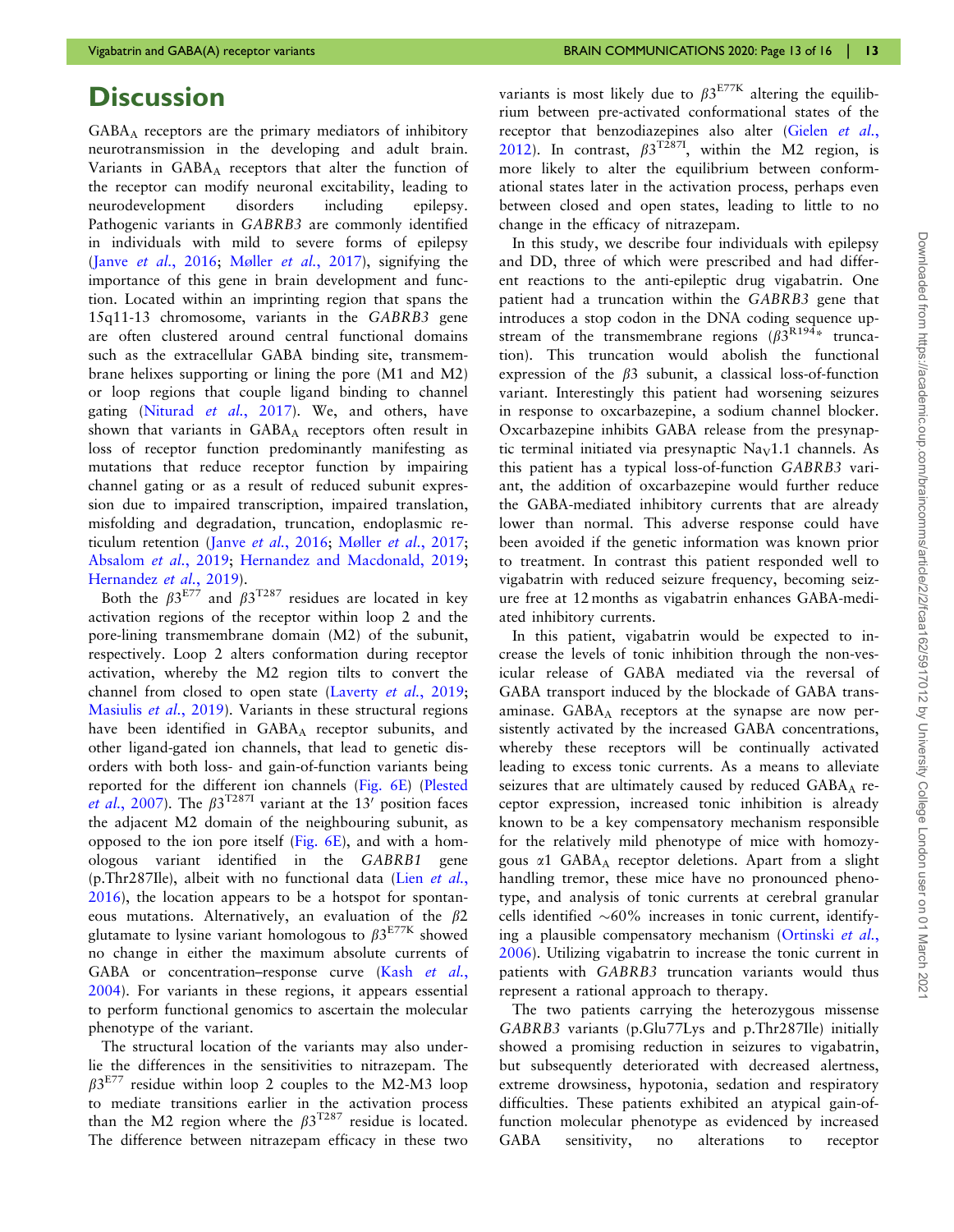desensitization characteristics, and little change to the Est open probability or maximum GABA currents. The enhanced sensitivity to GABA at  $B3^{E77K}$  and  $B3^{T287I}$  containing receptors is likely to underlie the hypersensitive clinical reaction to vigabatrin. The increase in non-vesicular GABA release that is converted to a tonic current will be exacerbated at receptors containing variants that increase the potency of GABA. Furthermore, when the  $\beta 3^{E77K}$  or  $\beta 3^{T2871}$  variants are incorporated into  $\alpha 5\beta 3\gamma 2$ receptors that normally mediate tonic currents, the resulting receptors also display increased GABA sensitivity. Under vigabatrin treatment, any compensation mechanisms appear unable to prevent the hypersensitive reactions in these two patients with GABRB3 variants that result in gain-of-function molecular phenotypes. Despite good efficacy for treating infantile spasms, including our case 1,  $\sim$ 5% of patients exhibit symptoms of vigabatrin hypersensitivity manifesting as significant drowsiness, hypotonia and respiratory difficulties (Lux et al.[, 2005](#page-15-0)), and similarly to what was observed with our patients, the adverse response was reversible (Lux et al.[, 2005;](#page-15-0) Hernàndez Vega et al., 2014).

Benzodiazepines, however, did not exacerbate symptoms or lead to severe adverse reactions, despite having a mechanism of action that increases GABAergic inhibitory currents. Our patient that carried the  $\beta 3^{E77K}$  (case 3) variant had a significant reduction in seizures over a 6 month period when treated with nitrazepam combined with a ketogenic diet with no overt adverse response. When nitrazepam was analysed, it had reduced efficacy at this variant but maintains normal efficacy at WT. Furthermore, benzodiazepines act differently to vigabatrin. They are positive allosteric modulators of synaptic GABA<sub>A</sub> receptors that selectively bind to  $\alpha$ - $\gamma$ 2 subunit interfaces, mainly prolonging phasic currents rather than increasing tonic currents ([Sigel and Ernst, 2018](#page-15-0)). These results indicate that functional assessment of direct acting GABAA receptor antiepileptics is important in understanding the mechanism for how patients with distinct GABAA variants may respond to certain drugs or drug classes.

Gain-of-function variants in GABRB3 gene have never been previously reported, although a report of gain-offunction variants causing spontaneous GABA ion channel opening and increased GABA potency of recombinant receptors containing the GABRB1 (p.Leu285Arg) variant located within the M2 domain were associated with alcohol dependence in mice (Anstee *et al.*[, 2013](#page-14-0)). Furthermore enhanced GABA potency has been reported for a variant in the GABRA5 variant (p.Val294Leu), three in GABRA3 and one in GABRA1. However unlike the  $\beta 3^{E77K}$  and  $\beta 3^{T287I}$  variants, these variants apparently either resulted in greater receptor desensitization ([Butler](#page-14-0) et al.[, 2018](#page-14-0); [Steudle](#page-15-0) et al., 2020) or exhibited significantly reduced current amplitudes [\(Niturad](#page-15-0) et al., 2017), indicating a possible net loss of GABAergic neurotransmission. The peak concentration of GABA in the synaptic

cleft will reach  $\sim$ 1 mM, a saturating GABA concentration. However, this concentration only lasts for less than a millisecond before the GABA is taken up by presynaptic transporters whereby the binding occupancy of GABAA receptors are not always saturated ([Nusser](#page-15-0) et al., [1997](#page-15-0)). It would therefore be predicted that in the patients there will be either an increase in the peak amplitude of IPSCs, or a prolonged response of IPSCs, depending on the cell type and synaptic properties in different regions of the brain. Regardless, we would expect a generalized increase in inhibitory GABAergic neurotransmission within these patients.

The idea that increased GABAergic function causes DEE may seem counterintuitive, but extracellular GABA per se can have a pro-convulsive action on the epileptic network through disinhibition and alterations in neuronal development ([Pavlov and Walker, 2013\)](#page-15-0). Epilepsy-causing loss-of-function variants in the gene encoding the GABA uptake transporter SLC6A1 result in an accumulation of GABA in the synapses that leads to over activation of synaptic and extrasynaptic GABAA receptors ([Mattison](#page-15-0) et al.[, 2018\)](#page-15-0). Furthermore, the GABRB3 variants described here (p.Glu77Lys and p.Thr287Ile) are de novo and manifest during embryonic development. During development, GABA is excitatory and depolarizing, controlling cell proliferation, growth, migration and differentiation via extrasynaptic GABAergic signalling. Thus increased GABA potency at extrasynaptic receptors will affect development and the formation of normal neuronal networks. As the GABRB3 gene has been associated with epilepsy, development, motor, learning and memory [\(Tanaka](#page-15-0) et al., 2012) and autism [\(Delahanty](#page-14-0) [et al., 2011](#page-14-0)) and given its location throughout the brain, the gain-of-function molecular phenotype is likely contributing to the clinical presentations of seizures, head lag, autism and DD.

Treatments for patients with gain-of-function mutations must differ to those with loss-of-function mutations since further enhancing 'hyperactive' GABAA receptors could potentially worsen symptoms. Indeed a patient carrying the GABRA5 variant that had a gain-of-function phenotype experienced increased seizure frequency while on phenobarbital, and extreme sedation while on clonazepam, albeit this could also be the natural course of the patient's epilepsy (Butler et al.[, 2018](#page-14-0)). Evidently, caution must be taken when interpreting why a patient with a specific variant responds differently to one drug than another. Even without background genetic effects, the pharmacodynamics will be complex where both variant and WT receptors will be affected by the drug.

In conclusion, this is the first study that describes GABAA receptor variants that exhibit a gain-of-function molecular phenotype and may be a hitherto underacknowledged cause of DEEs. The gain-of-function molecular phenotype can explain the hypersensitive reaction to vigabatrin seen in our patients and caution is required when prescribing vigabatrin to patients with  $GABA_A$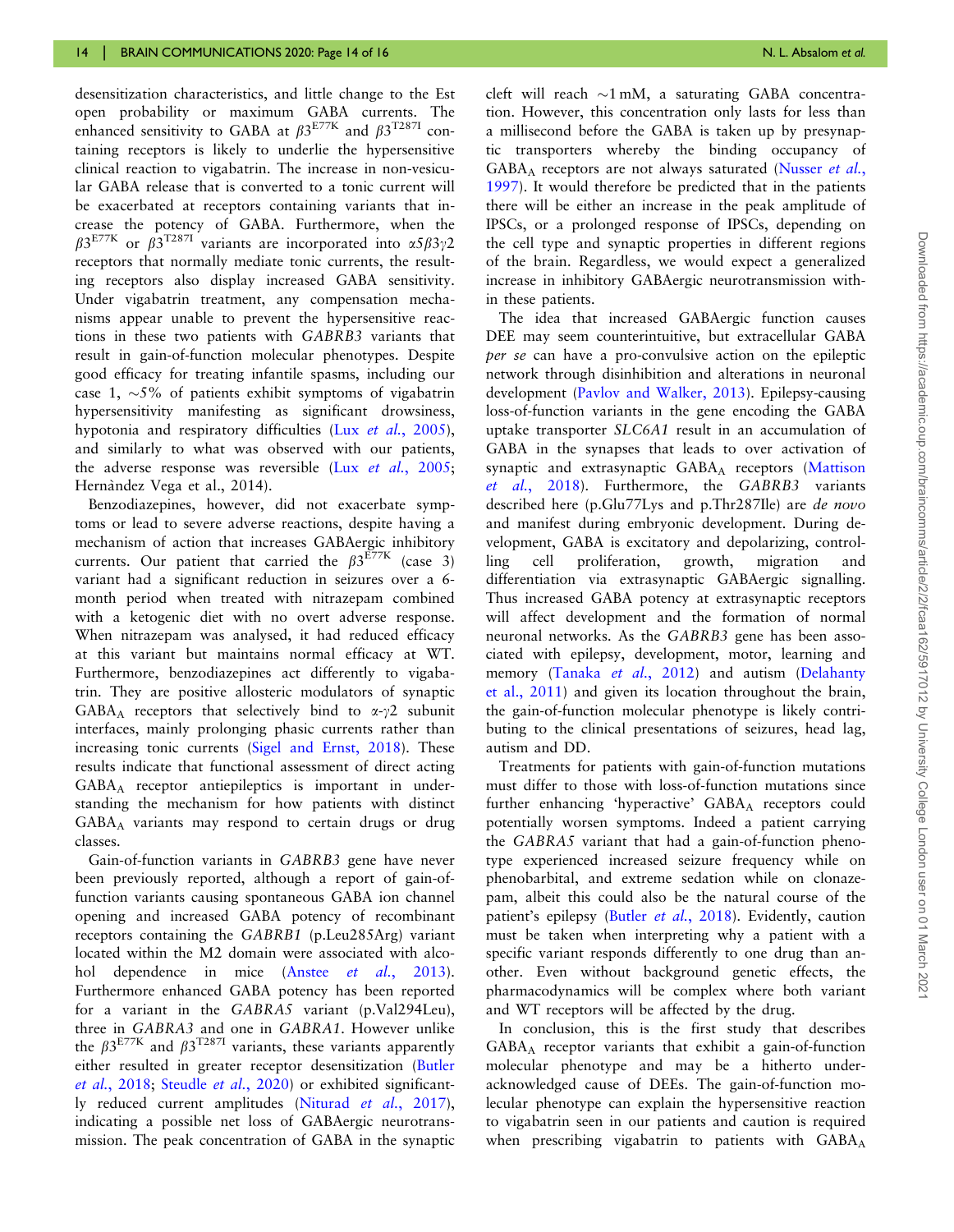<span id="page-14-0"></span>receptor variants. We propose that different molecular phenotypes will require different drug treatments targeted at the functional effect of the epilepsy-causing variant, paving the way for a precision medicine approach to the treatment of some forms of DEE.

## Acknowledgements

We thank the families and patients that contributed to this study.

## Funding

N.L.A. was supported by the Lambert Initiative for Cannabinoid Therapeutics, a philanthropically funded research centre at the University of Sydney. N.L.A., P.K.A., V.W.Y.L. and M.C. were supported by the Australian National Health and Medical Research Council (APP1185122 and APP1124567). Both V.W.Y.L. and P.K.A. were supported by the Australian Research Council of Australia (LP160100560). M.T.B. was supported by the Australian National Health and Medical Research Council (APP1092046). R.S.M. was supported by the Lundbeck Foundation (R324-2019-1083). I.S.M., M.C. and M.T.B. receive grants and salary support from the Lambert Initiative for Cannabinoid Therapeutics. Exome sequencing and analysis support for one of the three patient was provided by Broad Institute of MIT and Harvard Center for Mendelian Genomics funded by the National Institutes of Health grant UM1HG008900. A.M. and M.K. are supported by the National Institute for Health Research Great Ormond Street Hospital Biomedical Research Centre (NIHR GOSH BRC). The views expressed are those of the author(s) and not necessarily those of the NHS, the NIHR or the Department of Health.

## Competing interests

M.C. receives funding from the Lambert Initiative for Cannabinoid Therapeutics, a philanthropically funded research centre at the University of Sydney M.C., N.A., K.K., P.A. received funding from the National Health and Medical Research Council of Australia, Ideas grant 1185122. ISM receives grants and salary support from National Health and Medical Research Council of Australia and from Lambert Initiative for Cannabinoid Therapeutics and has patents to WO2018107216A1, WO2017004674A1 and WO2011038451A1 issued and licensed; and patents to AU2017904438, AU2017904072 and AU2018901971 pending. None of the patents relate to the work presented in this manuscript. I.S.M. and M.T.B. also act as consultants for Kinoxis Therapeutics. A.M. receives grants and salary support from the NIHR GOSH BRC and Rosetrees Trust and received an honorarium from Biocodex. All other authors have nothing to disclose.

## **References**

- Absalom NL, Ahring PK, Liao VW, Balle T, Jiang T, Anderson LL, et al. Functional genomics of epilepsy-associated mutations in the GABAA receptor subunits reveal that one mutation impairs function and two are catastrophic. J Biol Chem 2019; 294: 6157–71.
- Anstee QM, Knapp S, Maguire EP, Hosie AM, Thomas P, Mortensen M, et al. Mutations in the Gabrb1 gene promote alcohol consumption through increased tonic inhibition. Nat Commun 2013; 4: 2816.
- Butler KM, Moody OA, Schuler E, Coryell J, Alexander JJ, Jenkins A, et al. De novo variants in GABRA2 and GABRA5 alter receptor function and contribute to early-onset epilepsy. Brain 2018; 141: 2392–405.
- Chiron C, Dulac O. The pharmacologic treatment of Dravet syndrome. Epilepsia 2011; 52: 72–5.
- Delahanty RJ, Kang JQ, Brune CW, Kistner EO, Courchesne E, Cox NJ, et al. Maternal transmission of a rare GABRB3 signal peptide variant is associated with autism. Mol Psychiatry 2011; 16: 86–96.
- French JA. Refractory epilepsy: one size does not fit all. Epilepsy Curr 2006; 6: 177–80.
- Fritschy JM, Benke D, Mertens S, Oertel WH, Bachi T, Möhler H. Five subtypes of type A gamma-aminobutyric acid receptors identified in neurons by double and triple immunofluorescence staining with subunit-specific antibodies. Proc Natl Acad Sci U S A 1992; 89: 6726–30.
- Gataullina S, Bienvenu T, Nabbout R, Huberfeld G, Dulac O. Gene mutations in paediatric epilepsies cause NMDA-pathy, and phasic and tonic GABA-pathy. Dev Med Child Neurol 2019; 61: 891–8.
- Gielen MC, Lumb MJ, Smart TG. Benzodiazepines modulate GABAA receptors by regulating the preactivation step after GABA binding. J Neurosci 2012; 32: 5707–15.
- Hernandez CC, Macdonald RL. A structural look at GABAA receptor mutations linked to epilepsy syndromes. Brain Res 2019; 1714: 234–47.
- Hernandez CC, XiangWei W, Hu N, Shen D, Shen W, Lagrange AH, et al. Altered inhibitory synapses in de novo GABRA5 and GABRA1 mutations associated with early onset epileptic encephalopathies. Brain 2019; 142: 1938–54.
- Hernandez CC, Zhang Y, Hu N, Shen D, Shen W, Liu X, et al. gabaa receptor coupling junction and pore GABRB3 mutations are linked to early-onset epileptic encephalopathy. Sci Rep 2017; 7: 15903.
- Hernández Vega Y, Kaliakatsos M, U-King-Im JM, Lascelles K, Lim M. Reversible vigabatrin-induced life-threatening encephalopathy. JAMA Neurol 2014; 71: 108–9.
- Janve VS, Hernandez CC, Verdier KM, Hu N, Macdonald RL. Epileptic encephalopathy de novo GABRB mutations impair  $\gamma$ -aminobutyric acid type A receptor function. Ann Neurol 2016; 79: 806–25.
- Johannesen K, Marini C, Pfeffer S, Møller RS, Dorn T, Niturad CE, et al. Phenotypic spectrum of GABRA1: from generalized epilepsies to severe epileptic encephalopathies. Neurology 2016; 87: 1140–51.
- Kash TL, Dizon MJ, Trudell JR, Harrison NL. Charged residues in the beta2 subunit involved in GABAA receptor activation. J Biol Chem 2004; 279: 4887–93.
- Kothur K, Holman K, Farnsworth E, Ho G, Lorentzos M, Troedson C, et al. Diagnostic yield of targeted massively parallel sequencing in children with epileptic encephalopathy. Seizure 2018; 59: 132–40.
- Kuenzle C, Steinlin M, Wohlrab G, Boltshauser E, Schmitt B. Adverse effects of vigabatrin in Angelman syndrome. Epilepsia 1998; 39: 1213–5.
- Laverty D, Desai R, Uchański T, Masiulis S, Stec WJ, Malinauskas T, et al. Cryo-EM structure of the human  $\alpha$ 1 $\beta$ 3 $\gamma$ 2 GABAA receptor in a lipid bilayer. Nature 2019; 565: 516–20.
- Liao VWY, Chua HC, Kowal NM, Chebib M, Balle T, Ahring PK. Concatenated gamma-aminobutyric acid type A receptors revisited: finding order in chaos. J Gen Physiol 2019; 151: 798–819.